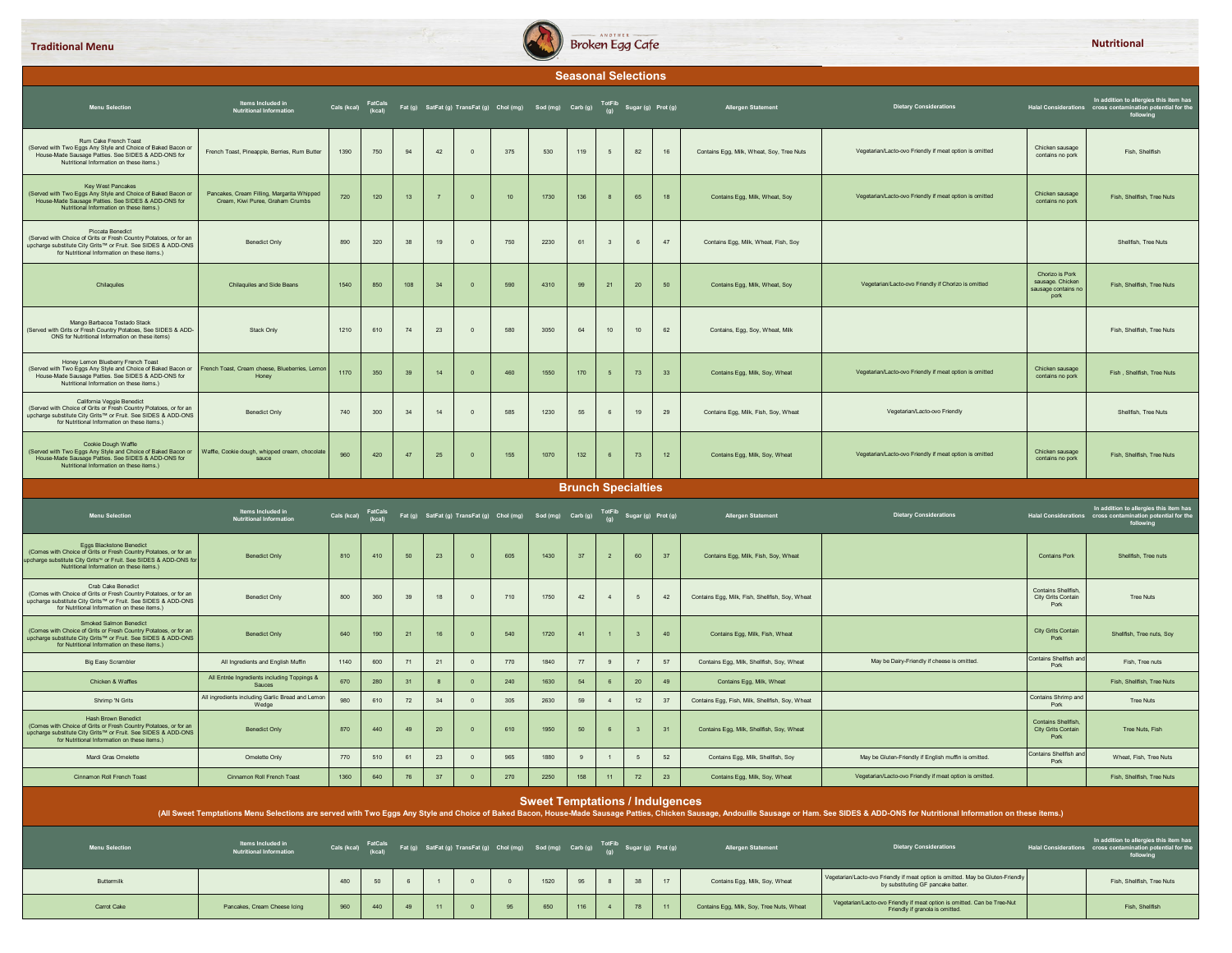| Lemon Blueberry Goat Cheese                                                                                                                                                                                                                    | Pancakes, Lemon Blueberry Goat Cheese                               | 700                           | 200    | $22\,$         | 11                      | $\overline{0}$ | 70                                                                                                        | 1670 | 109                     | 11                          | 47                      | 23          | Contains Egg, Milk, Soy, Wheat            | Vegetarian/Lacto-ovo Friendly if meat option is omitted. May be Gluten-Friendly<br>by substituting GF pancake batter                                                                                               |                      | Fish, Shellfish, Tree Nuts                                                                                        |
|------------------------------------------------------------------------------------------------------------------------------------------------------------------------------------------------------------------------------------------------|---------------------------------------------------------------------|-------------------------------|--------|----------------|-------------------------|----------------|-----------------------------------------------------------------------------------------------------------|------|-------------------------|-----------------------------|-------------------------|-------------|-------------------------------------------|--------------------------------------------------------------------------------------------------------------------------------------------------------------------------------------------------------------------|----------------------|-------------------------------------------------------------------------------------------------------------------|
| <b>Bourbon Street</b>                                                                                                                                                                                                                          | Pancakes, Bananas, Whipped Cream, Pecans<br>Rum Butter Sauce        | 1220                          | 520    | 58             | $22\,$                  | $\overline{0}$ | 85                                                                                                        | 1750 | 158                     | $12$                        | 87                      | $22\,$      | Contains Egg, Milk, Soy, Tree Nuts, Wheat | Vegetarian/Lacto-ovo Friendly if meat option is omitted. May be Gluten-Friendly<br>by substituting GF pancake batter. Can be Tree-Nut Friendly if pecans are<br>omitted.                                           |                      | Fish, Shellfish, Tree Nuts                                                                                        |
| Gluten-Friendly                                                                                                                                                                                                                                | <b>Gluten-Friendly Pancakes</b>                                     | 470                           | 80     | 9              | 1.5                     | $\mathbf 0$    | $\,$ 0                                                                                                    | 1470 | 88                      | 9                           | $37\,$                  | 16          | Contains Milk, Soy                        | Vegetarian Lacto-ovo Friendly if meat option is omitted.                                                                                                                                                           |                      | Fish, Shellfish, Tree Nuts                                                                                        |
| Lemon Blueberry Goat Cheese Gluten-Friendly                                                                                                                                                                                                    | Lemon Blueberry Goat Cheese Gluten-Friendly<br>Pancakes             | 640                           | 170    | 19             | 8                       | $\mathbf{0}$   | $35\,$                                                                                                    | 1610 | 104                     | $12\,$                      | 44                      | $22\,$      | Contains Milk, Soy                        | Vegetarian Lacto-ovo Friendly if meat option is omitted.                                                                                                                                                           |                      | Fish, Shellfish, Tree Nuts                                                                                        |
| Bourbon Street Gluten-Friendly                                                                                                                                                                                                                 | Pancakes, Bananas, Whipped Cream, Pecans,<br>Rum Butter Sauce       | 1200                          | 550    | 61             | 23                      | $\,$ 0 $\,$    | 85                                                                                                        | 1700 | 151                     | 13                          | 86                      | 21          | Contains Milk, Soy, Tree Nuts             | Vegetarian/Lacto-ovo Friendly if meat option is omitted. Can be Tree-Nut<br>Friendly if pecans are omitted.                                                                                                        |                      | Fish, Shellfish, Tree Nuts                                                                                        |
| "Classic" French Toast                                                                                                                                                                                                                         | French Toast and Powdered Sugar                                     | 940                           | 360    | 44             | 12                      | $\mathbf 0$    | 445                                                                                                       | 1320 | $114$                   | $\overline{4}$              | 38                      | 32          | Contains Egg, Milk, Soy, Wheat            | Vegetarian/Lacto-ovo Friendly if meat option is omitted.                                                                                                                                                           |                      | Fish, Shellfish, Tree Nuts                                                                                        |
| Lemon Custard French Toast<br>(Served with Two Eggs Any Style and Choice of Baked Bacon or<br>House-Made Sausage Patties. See SIDES & ADD-ONS for<br>Nutritional Information on these items.)                                                  | Lemon Custard French Toast                                          | 780                           | 240    | 27             | 6                       | $\overline{0}$ | 295                                                                                                       | 950  | 112                     | $\overline{4}$              | $52\,$                  | 23          | Contains Egg, Milk, Soy, Wheat            | Vegetarian/Lacto-ovo Friendly if meat option is omitted.                                                                                                                                                           |                      | Fish, Shellfish, Tree Nuts                                                                                        |
| Belgian Waffle                                                                                                                                                                                                                                 | Waffle and Powdered Sugar                                           | 280                           | 90     | 10             | 5                       | $\mathbf{0}$   | 75                                                                                                        | 630  | 46                      | $\mathbf{3}$                | 19                      | $\mathbf 6$ | Contains Egg, Milk, Soy, Wheat            | Vegetarian/Lacto-ovo Friendly if meat option is omitted.                                                                                                                                                           |                      | Fish, Shellfish, Tree Nuts                                                                                        |
| <b>Bourbon Street Waffle</b>                                                                                                                                                                                                                   | Waffle, Bananas, Pecans, Sauce, Whipped Cream                       | 1060                          | 610    | 68             | 31                      | $\overline{0}$ | 190                                                                                                       | 870  | 107                     | 8                           | 70                      | 11          | Contains Egg, Milk, Soy, Wheat, Tree Nuts | Vegetarian/Lacto-ovo Friendly if meat option is omitted.                                                                                                                                                           |                      | Fish, Shellfish                                                                                                   |
| Strawberry Pound cake French Toas<br>(Served with Two Eggs Any Style and Choice of Baked Bacon,<br>House-Made Sausage Patties, Chicken Sausage, Andouille Sausage<br>or Ham. See SIDES & ADD-ONS for Nutritional Information on the<br>items.) | French Toast, Strawberries, Whipped Cream and<br><b>Brule Sugar</b> | 1160                          | 440    | 49             | ${\bf 24}$              | $\mathbf 0$    | 600                                                                                                       | 902  | 154                     |                             | 74                      | 25          | Contains Egg, Milk, Soy, Tree Nuts, Wheat | Vegetarian/Lacto-ovo Friendly if meat option is omitted.                                                                                                                                                           |                      | Fish, Shellfish, Tree Nuts                                                                                        |
|                                                                                                                                                                                                                                                |                                                                     |                               |        |                |                         |                |                                                                                                           |      |                         | <b>Traditional Classics</b> |                         |             |                                           |                                                                                                                                                                                                                    |                      |                                                                                                                   |
|                                                                                                                                                                                                                                                |                                                                     |                               |        |                |                         |                |                                                                                                           |      |                         |                             |                         |             |                                           | (All Traditional Classics Menu Selections are served with Grits or Fresh Country Potatoes. Substitute Fresh Fruit or City Grits" for an Upcharge. See SIDES & ADD-ONS for Nutritional Information on these items.) |                      |                                                                                                                   |
| <b>Menu Selection</b>                                                                                                                                                                                                                          | Items Included in<br>Nutritional Information                        | Cals (kcal) FatCals<br>(kcal) |        |                |                         |                | Fat (g) SatFat (g) TransFat (g) Chol (mg) Sod (mg) Carb (g) TotFib Sugar (g) Prot (g)                     |      |                         |                             |                         |             | <b>Allergen Statement</b>                 | <b>Dietary Considerations</b>                                                                                                                                                                                      |                      | In addition to allergies this item has<br>Halal Considerations cross contamination potential for the<br>following |
| <b>Eggs Benedict</b>                                                                                                                                                                                                                           | <b>Benedict Only</b>                                                | 590                           | 200    | $22\,$         | 15                      | $\overline{0}$ | 650                                                                                                       | 2300 | $32\,$                  | $\overline{2}$              | $\overline{\mathbf{3}}$ | 40          | Contains Egg, Milk, Fish, Soy, Wheat      |                                                                                                                                                                                                                    | <b>Contains Pork</b> | Shellfish, Tree nuts                                                                                              |
| Broken Egg® Chicken & Biscuit                                                                                                                                                                                                                  | Sandwich Only                                                       | 850                           | 390    | $50\,$         | 22                      | $\overline{0}$ | 335                                                                                                       | 2070 | $57\,$                  | $\overline{\mathbf{3}}$     | $\overline{7}$          | 41          | Contains Egg, Milk, Soy, Wheat            |                                                                                                                                                                                                                    |                      | Fish, Shellfish, Tree Nuts                                                                                        |
|                                                                                                                                                                                                                                                | With Two Fried Eggs                                                 | 1050                          | 500    | 60             | 30 <sub>o</sub>         | $\overline{0}$ | 570                                                                                                       | 3020 | 63                      | $\overline{1}$              | 12                      | 45          | Contains Egg, Milk, Soy, Wheat            |                                                                                                                                                                                                                    | <b>Contains Pork</b> | Fish, Shellfish, Tree Nuts                                                                                        |
| <b>Biscuit &amp; Gravy</b><br>(Nutritional Information listed for each Style of Eggs includes Biscuit,                                                                                                                                         | With Two Scrambled Egg Whites                                       | 990                           | 500    | 60             | $27\,$                  | $\mathbf{0}$   | 95                                                                                                        | 3060 | 63                      |                             | $12$                    | 45          | Contains Egg, Milk, Soy, Wheat            |                                                                                                                                                                                                                    | <b>Contains Pork</b> | Fish, Shellfish, Tree Nuts                                                                                        |
| Country Sausage Gravy and Two Sweet & Savory Sausage Patties.)                                                                                                                                                                                 | With Two Scrambled Eggs                                             | 1050                          | 600    | 71             | 31                      | $\mathbf{0}$   | 510                                                                                                       | 3020 | 64                      |                             | 12                      | 46          | Contains Egg, Milk, Soy, Wheat            |                                                                                                                                                                                                                    | <b>Contains Pork</b> | Fish, Shellfish, Tree Nuts                                                                                        |
|                                                                                                                                                                                                                                                | With Two Poached Eggs                                               | 990                           | 440    | 49             | ${\bf 28}$              | $\overline{0}$ | 570                                                                                                       | 2960 | 63                      |                             | 12                      | 45          | Contains Egg, Milk, Soy, Wheat            |                                                                                                                                                                                                                    | <b>Contains Pork</b> | Fish, Shellfish, Tree Nuts                                                                                        |
| Huevos Rancheros                                                                                                                                                                                                                               | Includes Salsa and Sour Cream                                       | 960                           | 520    | 63             | $23\,$                  | $\overline{0}$ | 535                                                                                                       | 1580 | ${\bf 56}$              | 8                           | $\overline{7}$          | 32          | Contains Egg, Milk, Soy, Wheat            |                                                                                                                                                                                                                    |                      | Fish, Shellfish, Tree Nuts                                                                                        |
|                                                                                                                                                                                                                                                | With Chorizo Add                                                    | 230                           | 180    | $20\,$         | 9                       | $\mathbf 0$    | 60                                                                                                        | 510  | $\overline{\mathbf{3}}$ | $\circ$                     | $\mathbf{1}$            | 10          | Contains Milk, Soy, Wheat                 |                                                                                                                                                                                                                    | <b>Contains Pork</b> | Fish, Shellfish, Tree Nuts                                                                                        |
|                                                                                                                                                                                                                                                | With Two Fried Eggs                                                 | 220                           | 60     | 11             | 6                       | $\overline{0}$ | 470                                                                                                       | 210  | $\overline{0}$          | $\overline{0}$              | $\overline{0}$          | 13          | Contains Egg, Soy                         |                                                                                                                                                                                                                    |                      | Milk, Fish, Shellfish, Wheat, Tree nuts,                                                                          |
|                                                                                                                                                                                                                                                | With Two Poached Eggs                                               | 160                           | 70     | 5              | 3.5                     | $\mathbf{0}$   | 470                                                                                                       | 160  | $\mathbf 0$             | $\overline{\mathbf{0}}$     | $\mathbf 0$             | 13          | Contains Egg, Soy                         |                                                                                                                                                                                                                    |                      | Milk, Fish, Shellfish, Wheat, Tree nuts,                                                                          |
|                                                                                                                                                                                                                                                | With Two Scrambled Eggs                                             | 220                           | 150    | $22\,$         | 6                       | $\overline{0}$ | 470                                                                                                       | 210  | $\circ$                 | $\overline{0}$              | $\mathbf 0$             | 13          | <b>Contains Egg</b>                       |                                                                                                                                                                                                                    |                      | Milk, Fish, Shellfish, Wheat, Tree nuts,                                                                          |
|                                                                                                                                                                                                                                                | With Two Scrambled Whites                                           | 120                           | 60     | 11             | 2.5                     | $\overline{0}$ | $\overline{0}$                                                                                            | 260  | $\circ$                 | $\overline{\mathbf{0}}$     | $\bullet$               | 13          | Contains Egg, Soy                         |                                                                                                                                                                                                                    |                      | Milk, Fish, Shellfish, Wheat, Tree nuts,                                                                          |
| <b>Traditional Day Starter</b><br>(For Total Nutritional Information, add Nutritional Facts for each                                                                                                                                           | Baked Bacon Add                                                     | 180                           | 140    | 15             | 5 <sub>5</sub>          | $\mathbf 0$    | 10 <sub>1</sub>                                                                                           | 440  |                         | $\overline{\mathbf{0}}$     | $\mathbf 0$             | 10          |                                           |                                                                                                                                                                                                                    |                      | Milk, Fish, Shellfish, Wheat, Tree nuts,                                                                          |
| Style of Eggs, Choice of Meat and English Muffin.)                                                                                                                                                                                             | Sweet and Savory Sausage Add                                        | 250                           | 180    | 20             | $\overline{7}$          | $\mathbf{0}$   | 65                                                                                                        | 770  | 5                       | $\overline{0}$              | $\overline{\mathbf{3}}$ | 14          | <b>Contains Soy</b>                       |                                                                                                                                                                                                                    |                      | Milk, Fish, Shellfish, Wheat, Tree nuts,                                                                          |
|                                                                                                                                                                                                                                                | Andouille Sausage Add                                               | 380                           | 310    | 34             | 12                      | $\,$ 0         | 75                                                                                                        | 1240 | $\overline{4}$          | $\overline{1}$              | $\overline{2}$          | 16          | <b>Contains Soy</b>                       |                                                                                                                                                                                                                    | <b>Contains Pork</b> | Milk, Fish, Shellfish, Wheat, Tree nuts,                                                                          |
|                                                                                                                                                                                                                                                | Chicken Sausage Add                                                 | 120                           | 70     | $\overline{9}$ | $\overline{\mathbf{3}}$ | $\,$ 0         | 60                                                                                                        | 540  | $\overline{\mathbf{3}}$ | $\overline{1}$              | $\overline{\mathbf{3}}$ | 12          | <b>Contains Soy</b>                       |                                                                                                                                                                                                                    |                      | Milk, Fish, Shellfish, Wheat, Tree nuts,                                                                          |
|                                                                                                                                                                                                                                                | Sweet Ham Add                                                       | 130                           | 60     | 6              | $\overline{2}$          | $\overline{0}$ | 65                                                                                                        | 1320 | $\overline{0}$          | $\overline{0}$              | $\mathbf 0$             | 19          | <b>Contains Soy</b>                       |                                                                                                                                                                                                                    | <b>Contains Pork</b> | Milk, Fish, Shellfish, Wheat, Tree nuts,                                                                          |
|                                                                                                                                                                                                                                                | English Muffin Add                                                  | 140                           | $15\,$ | $1.5\,$        |                         | $\bullet$      | $\bullet$                                                                                                 | 260  | ${\bf 28}$              |                             |                         | $5 -$       | <b>Contains Wheat</b>                     |                                                                                                                                                                                                                    |                      | Milk, Fish, Shellfish, Wheat, Tree nuts,                                                                          |
|                                                                                                                                                                                                                                                |                                                                     |                               |        |                |                         |                |                                                                                                           |      |                         | <b>Sensible Sensations</b>  |                         |             |                                           |                                                                                                                                                                                                                    |                      |                                                                                                                   |
| <b>Menu Selection</b>                                                                                                                                                                                                                          | Items Included in<br>Nutritional Information                        |                               |        |                |                         |                | Cals (kcal) FatCals Fat (g) SatFat (g) TransFat (g) Chol (mg) Sod (mg) Carb (g) TotFib Sugar (g) Prot (g) |      |                         |                             |                         |             | Allergen Statement                        | <b>Dietary Considerations</b>                                                                                                                                                                                      |                      | In addition to allergies this item has<br>Halal Considerations cross contamination potential for the<br>following |
| <b>Skinny Omelette</b><br>(Comes with an English Muffin and Fresh Fruit. See SIDES & ADD-<br>ONS for Nutritional Information on these items.)                                                                                                  | Omelette Only                                                       | 520                           | 180    | 28             | 7                       | $\overline{0}$ | 20                                                                                                        | 800  | 54                      | 8                           | 13                      | 31          | Contains Egg, Milk, Wheat                 | Vegetarian/Lacto-ovo Friendly, May be Gluten-Friendly if English muffin is<br>omitted.                                                                                                                             |                      | Fish, Shellfish, Soy, Tree Nuts                                                                                   |
| Skinny Shrimp Benny<br>(Comes with Choice of Grits or Fresh Country Potatoes, or for an<br>upcharge substitute City Grits™ or Fruit. See SIDES & ADD-ONS<br>for Nutritional Information on these items.)                                       | <b>Benedict Only</b>                                                | 580                           | 200    | 25             | 6                       | $\overline{0}$ | 610                                                                                                       | 1890 | 37                      | $\overline{2}$              | $\overline{\mathbf{3}}$ | 33          | Contains Egg, Milk, Shellfish, Soy, Wheat |                                                                                                                                                                                                                    |                      | Tree Nuts, Fish                                                                                                   |
| Monterey Omelette<br>(Comes with an English Muffin and Fresh Fruit. See SIDES & ADD-<br>ONS for Nutritional Information on these items.)                                                                                                       | Omelette Only                                                       | 840                           | 410    | 55             | 17 <sup>°</sup>         | $\mathbf{0}$   | 105                                                                                                       | 1430 | 59                      | 9                           | 17                      | $50\,$      | Contains Egg, Milk, Soy, Wheat            |                                                                                                                                                                                                                    |                      | Fish, Shellfish, Tree Nuts                                                                                        |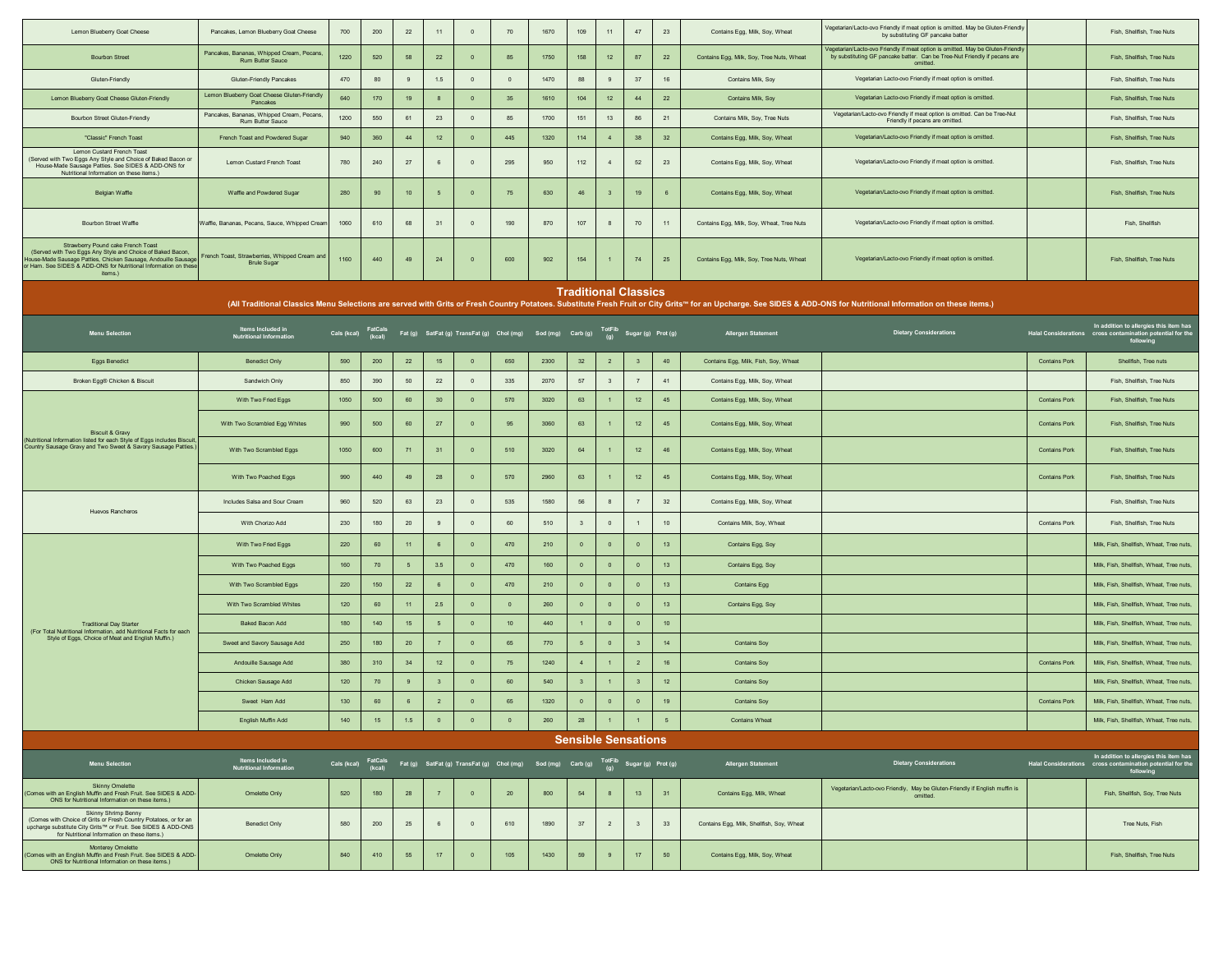|                                     |                                                     |             |                   |                 |                   |                                                                                                           |                 |      |                | <b>Omelettes &amp; Scramblers</b> |                           |                 |                                                                                        | (All Omelettes and Scramblers are served with English Muffin (except Southwest Scrambler) and Grits or Fresh Country Potatoes. Substitute Fresh Fruit or City Grits™ for an Upcharge, See SIDES AND ADD-ONS for Nutritional In |                                        |                                                                                                                   |
|-------------------------------------|-----------------------------------------------------|-------------|-------------------|-----------------|-------------------|-----------------------------------------------------------------------------------------------------------|-----------------|------|----------------|-----------------------------------|---------------------------|-----------------|----------------------------------------------------------------------------------------|--------------------------------------------------------------------------------------------------------------------------------------------------------------------------------------------------------------------------------|----------------------------------------|-------------------------------------------------------------------------------------------------------------------|
| <b>Menu Selection</b>               | Items Included in<br>Nutritional Information        |             |                   |                 |                   | Cals (kcal) FatCals Fat (g) SatFat (g) TransFat (g) Chol (mg) Sod (mg) Carb (g) TotFib Sugar (g) Prot (g) |                 |      |                |                                   |                           |                 | Allergen Statement                                                                     | <b>Dietary Considerations</b>                                                                                                                                                                                                  |                                        | In addition to allergies this item has<br>Halal Considerations cross contamination potential for the<br>following |
| The Floridian <sup>®</sup> Omelette | Omelette Only                                       | 700         | 480               | 58              | 27                | $\overline{0}$                                                                                            | 775             | 890  | $\overline{a}$ | $\circ$                           | $\overline{2}$            | 42              | Contains Egg, Milk, Shellfish, Soy                                                     | May be Gluten-Friendly if English muffin is omitted.                                                                                                                                                                           | <b>Contains Shellfish</b>              | Fish, Wheat, Tree Nuts                                                                                            |
|                                     | Includes Guacamole and Salsa                        | 710         | 490               | 59              | $20\,$            | $\,$ 0                                                                                                    | 690             | 1250 | 16             | $6\phantom{1}6$                   | $5\phantom{.0}$           | 40              | Contains Egg, Milk, Soy                                                                | May be Gluten-Friendly if flour tortilla is omitted.                                                                                                                                                                           | Contains Pork                          | Fish, Wheat, Tree Nuts, Shellfish                                                                                 |
| Southwest Scrambler                 | Flour Tortilla Add                                  | 160         | 35                | $\overline{4}$  | $\overline{2}$    | $\mathbf 0$                                                                                               | $\overline{0}$  | 340  | ${\bf 28}$     | $\,$ 0                            | $\sqrt{2}$                | $\overline{4}$  | <b>Contains Wheat</b>                                                                  | May be Gluten-Friendly if flour tortilla is omitted.                                                                                                                                                                           | <b>Contains Pork</b>                   |                                                                                                                   |
|                                     |                                                     |             |                   |                 |                   |                                                                                                           |                 |      |                |                                   |                           |                 |                                                                                        |                                                                                                                                                                                                                                |                                        |                                                                                                                   |
| Bacquezo <sup>"</sup> Omelette      | Omelette Only                                       | 1000        | 720               | 84              | 37                | $\overline{0}$                                                                                            | 760             | 1550 | $\overline{7}$ | $\circ$                           | $\overline{2}$            | 50              | Contains Egg, Milk, Soy                                                                | May be Gluten-Friendly if English muffin is omitted.                                                                                                                                                                           | <b>Contains Pork</b>                   | Fish, Wheat, Tree Nuts, Shellfish                                                                                 |
| Sunrise Spinach Scrambler           | <b>Scrambler Only</b>                               | 600         | 420               | 51              | 18                | $\overline{0}$                                                                                            | 665             | 920  | 6              | $\mathbf{1}$                      | $\overline{2}$            | 39              | Contains Egg, Milk, Soy                                                                | May be Gluten-Friendly if English muffin is omitted, may be<br>Vegetarian/Lacto-ovo if bacon is omitted.                                                                                                                       | <b>Contains Pork</b>                   | Fish, Wheat, Tree Nuts, Shellfish                                                                                 |
| Lobster & Brie Omelette             | Omelette Only                                       | 850         | 630               | 74              | 38                | $\overline{0}$                                                                                            | 800             | 1530 | 11             |                                   | 5                         | 40              | Contains Egg, Fish, Milk, Shellfish, Soy                                               | May be Gluten-Friendly if English muffin is omitted.                                                                                                                                                                           | <b>Contains Shellfish</b>              | Wheat, Tree Nuts                                                                                                  |
| Hey Lucy! <sup>™</sup> Omelette     | Includes Salsa and Sour Cream                       | 760         | 550               | 65              | 25                | $\,$ 0                                                                                                    | 720             | 1230 | 15             | $\sqrt{4}$                        | $5\phantom{.0}$           | 41              | Contains Egg, Milk, Soy                                                                | May be Gluten-Friendly if English muffin is omitted.                                                                                                                                                                           | Contains Pork                          | Fish, Wheat, Tree Nuts, Shellfish                                                                                 |
| The Supreme Omelette                | Omelette Only                                       | 780         | 550               | 66              | 24                | $\overline{0}$                                                                                            | 710             | 1440 | $\overline{7}$ | $\overline{1}$                    | $\overline{2}$            | $50\,$          | Contains Egg, Milk, Soy                                                                | May be Gluten-Friendly if English muffin is omitted.                                                                                                                                                                           | <b>Contains Pork</b>                   | Fish, Wheat, Tree Nuts, Shellfish                                                                                 |
| Veggie Delight Omelette             | Omelette Only                                       | 550         | 250               | 32              | 10                | $\overline{\mathbf{0}}$                                                                                   | 640             | 630  | 45             | 6                                 | 11                        | 31              | Contains Egg, Milk, Soy                                                                | May be Gluten-Friendly if English muffin is omitted.                                                                                                                                                                           |                                        | Fish, Wheat, Tree Nuts, Shellfish                                                                                 |
| Mardi Gras Omelette                 | Omelette Only                                       | 770         | 510               | 61              | 23                | $\overline{\mathbf{0}}$                                                                                   | 965             | 1880 | $\bf{9}$       |                                   | $5\phantom{.0}$           | 52              | Contains Egg, Milk, Shellfish, Soy                                                     | May be Gluten-Friendly if English muffin is omitted.                                                                                                                                                                           | <b>Contains Pork.</b><br>Shellfish     | Fish, Wheat, Tree Nuts, Shellfish                                                                                 |
|                                     |                                                     |             |                   |                 |                   |                                                                                                           |                 |      |                | <b>Sandwiches &amp; Salads</b>    |                           |                 |                                                                                        |                                                                                                                                                                                                                                |                                        |                                                                                                                   |
| <b>Menu Selection</b>               | Items Included in<br><b>Nutritional Information</b> | Cals (kcal) | FatCals<br>(kcal) |                 |                   | Fat (g) SatFat (g) TransFat (g) Chol (mg) Sod (mg) Carb (g) $\overline{f}$ OtFib Sugar (g) Prot (g)       |                 |      |                |                                   |                           |                 | <b>Allergen Statement</b>                                                              | <b>Dietary Considerations</b>                                                                                                                                                                                                  | Halal Considerations cross cont        | In addition to allergies this item has<br>cross contamination potential for the<br>following                      |
| <b>Benedict Burger</b>              | Includes Fresh Country Potatoes and Pickle          | 1240        | 650               | 85              | 28                | $\overline{0}$                                                                                            | 445             | 5830 | 82             | $\mathbf{1}$                      | 9                         | 50              | Contains Egg, Fish, Milk, Soy, Wheat                                                   |                                                                                                                                                                                                                                | Contains Pork                          | Shellfish, Tree Nuts                                                                                              |
| Classic Bacon Burger                | Includes Fresh Country Potatoes and Pickle          | 1360        | 720               | 84              | 29                | $\overline{\mathbf{0}}$                                                                                   | 170             | 5330 | 92             | $\overline{\mathbf{3}}$           | 14                        | 68              | Contains Milk, Soy, Wheat                                                              |                                                                                                                                                                                                                                | Contains Pork                          | Fish, Shellfish, Tree Nuts                                                                                        |
| Sonoma Club - Nine-Grain            | Includes Fresh Country Potatoes and Pickle          | 1270        | 620               | 73              | 19                | $\,$ 0                                                                                                    | 105             | 3390 | 112            | 11                                | 16                        | $57\,$          | Contains Milk, Soy, Wheat                                                              |                                                                                                                                                                                                                                | Contains Pork                          | Fish, Shellfish, Tree Nuts                                                                                        |
| Sonoma Club- Catering White Bread   | Includes Fresh Country Potatoes and Pickle          | 1160        | 470               | 57              | 34                | $\overline{0}$                                                                                            | 105             | 2840 | 87             | $\overline{\mathbf{8}}$           | 7                         | 52              | Contains Milk, Soy, Wheat                                                              |                                                                                                                                                                                                                                | <b>Contains Pork</b>                   | Fish, Shellfish, Tree Nuts                                                                                        |
| Broken Egg® Chicken & Biscuit       | Includes Fresh Country Potatoes and Pickle          | 1170        | 405               | 65              | $22\,$            | $\circ$                                                                                                   | 335             | 2230 | $70$           | 6                                 | 8                         | 42              | Contains Egg, Milk, Soy, Wheat                                                         |                                                                                                                                                                                                                                |                                        | Fish, Shellfish, Tree Nuts                                                                                        |
| Southern Chicken Sandwich (Fried)   | Includes Fresh Country Potatoes and Pickle          | 1360        | 700               | 82              | 17                | $\overline{0}$                                                                                            | 190             | 2590 | 9              | $10$                              | 12                        | 70              | Contains Egg, Milk, Soy, Wheat                                                         |                                                                                                                                                                                                                                | <b>Contains Pork</b>                   | Fish, Shellfish, Tree Nuts                                                                                        |
| Southern Chicken Sandwich (Grilled) | Includes Fresh Country Potatoes and Pickle          | 1100        | 580               | 72              | 16                | $\,$ 0                                                                                                    | 70              | 6640 | 89             | $\overline{5}$                    | 10                        | 44              | Contains Egg, Milk, Soy, Wheat                                                         |                                                                                                                                                                                                                                | Contains Pork                          | Fish, Shellfish, Tree Nuts                                                                                        |
| Bacon Lovers BLT&A                  | Includes Fresh Country Potatoes and Pickle          | 1390        | 780               | 91              | 24                | $\,$ 0                                                                                                    | 65              | 2620 | 107            | $\overline{9}$                    | 14                        | 51              | Contains Egg, Milk, Soy, Wheat                                                         | /egetarian/Lacto-ovo Friendly if Turkey and Bacon are omitted, Gluten-Friendly                                                                                                                                                 | <b>Contains Pork</b>                   | Fish, Shellfish, Tree Nuts,                                                                                       |
| Southwest Chop Salad Turkey         | Includes Chipotle Ranch Dressing                    | 920         | 610               | 72              | 19                | $\overline{0}$                                                                                            | 120             | 1790 | $42\,$         | 12                                | $\,9$                     | 37              | Contains Egg, Milk, Soy, Wheat<br>Contains Egg, Fish, Milk, Shellfish, Soy, Tree Nuts, | if tortilla strips are omitted.<br>Vegetarian/Lacto-ovo Friendly if Shrimp and Bacon are omitted, Gluten-Friendly                                                                                                              | <b>Contains Pork</b><br>Contains Pork, | Fish, Shellfish, Tree Nuts.                                                                                       |
| Southwest Chop Salad Shrimp         | Includes Chipotle Ranch Dressing                    | 870         | 620               | 74              | 19                | $\,$ 0                                                                                                    | 195             | 1810 | 37             | 9                                 | $\overline{7}$            | 25              | Wheat                                                                                  | if tortilla strips are omitted.                                                                                                                                                                                                | Shellfish                              |                                                                                                                   |
|                                     |                                                     |             |                   |                 |                   |                                                                                                           |                 |      |                | <b>Sides &amp; Add-Ons</b>        |                           |                 |                                                                                        |                                                                                                                                                                                                                                |                                        |                                                                                                                   |
| <b>Menu Selection</b>               | Items Included in<br><b>Nutritional Information</b> | Cals (kcal) | FatCals<br>(kcal) |                 |                   | Fat (g) SatFat (g) TransFat (g) Chol (mg) Sod (mg) Carb (g)                                               |                 |      |                |                                   | TotFib Sugar (g) Prot (g) |                 | <b>Allergen Statement</b>                                                              | <b>Dietary Considerations</b>                                                                                                                                                                                                  |                                        | In addition to allergies this item has<br>Halal Considerations cross contamination potential for the<br>following |
|                                     | Fried Eggs                                          | 220         | 60                | 11              | $\,6$             | $\overline{0}$                                                                                            | 470             | 210  | $\mathbf 0$    | $\circ$                           | $\circ$                   | 13              | Contains Egg, Soy                                                                      |                                                                                                                                                                                                                                |                                        |                                                                                                                   |
| Two Eggs any Style                  | Poached Eggs                                        | $160\,$     | $\mathbb O$       | $\,$ 0 $\,$     | $3.5\,$           | $\overline{\mathbf{0}}$                                                                                   | 470             | 160  | $\,$ 0 $\,$    | $\,$ 0 $\,$                       | $\mathbf 0$               | $13\,$          | Contains Egg, Soy                                                                      |                                                                                                                                                                                                                                |                                        |                                                                                                                   |
|                                     | Scrambled Eggs                                      | 220         | 150               | 22              | 6                 | $\circ$                                                                                                   | 415             | 210  | $\overline{1}$ | $\overline{0}$                    | $\circ$                   | 14              | Contains Egg                                                                           |                                                                                                                                                                                                                                |                                        |                                                                                                                   |
|                                     | Scrambled Egg Whites                                | 120         | 60                | 11              | 2.5               | $\circ$                                                                                                   | $\circ$         | 260  | $\mathbf 0$    | $\overline{\mathbf{0}}$           | $\mathbf 0$               | $13$            | Contains Egg, Soy                                                                      |                                                                                                                                                                                                                                |                                        |                                                                                                                   |
| <b>Biscuit Beignets Full Order</b>  | Includes Honey Marmalade                            | 1120        | 340               | 38              | 14                | $\bullet$                                                                                                 | 10 <sub>1</sub> | 2670 | 184            | $\overline{7}$                    | 88                        | 15              | Contains Milk, Soy, Wheat                                                              |                                                                                                                                                                                                                                |                                        | Fish, Shellfish                                                                                                   |
| <b>Biscuit Beignets Half Order</b>  | Includes Honey Marmalade                            | 680         | 170               | 19              | $\scriptstyle{7}$ | $\circ$                                                                                                   | $5\overline{5}$ | 1330 | 123            | $\overline{4}$                    | 74                        | 8               | Contains Milk, Soy, Wheat                                                              |                                                                                                                                                                                                                                |                                        | Fish, Shellfish                                                                                                   |
|                                     | <b>Buttermill</b>                                   | 320         | 35                | $\overline{4}$  | $\mathbf 0$       | $\,$ 0                                                                                                    | $\mathbf{0}$    | 1020 | 63             | 5                                 | 25                        | 12 <sub>2</sub> | Contains Egg, Milk, Soy, Wheat                                                         | Vegetarian/Lacto-ovo Friendly. May be Gluten-Friendly by substituting GF<br>pancake batter.                                                                                                                                    |                                        | Fish, Shellfish, Tree Nuts                                                                                        |
|                                     | <b>Bourbon Street Pancakes</b>                      | 650         | 260               | 29              | 11                | $\overline{0}$                                                                                            | 50              | 1100 | 87             | $\overline{7}$                    | 44                        | 14              | Contains Egg, Milk, Soy, Tree Nuts, Wheat                                              | Vegetarian/Lacto-ovo Friendly. May be Gluten-Friendly by substituting GF<br>pancake batter. Can be Tree-Nut Friendly if pecans are omitted.                                                                                    |                                        | Fish, Shellfish                                                                                                   |
| Add a Craveable Side                | Carrot Cake Pancakes                                | 420         | 90                | 10 <sub>1</sub> | $\,$ 0            | 10 <sub>1</sub>                                                                                           | $\bullet$       | 1040 | 68             | 5                                 | 29                        | 12              | Contains Egg, Milk, Soy, Wheat                                                         | Vegetarian/Lacto-ovo Friendly. May be Gluten-Friendly by substituting GF<br>pancake batter.                                                                                                                                    |                                        | Fish, Shellfish, Tree Nuts                                                                                        |
|                                     | Lemon Blueberry Pancakes                            | 410         | 90 <sub>o</sub>   | 10 <sub>1</sub> | $\sim$            | $\bullet$                                                                                                 | 20              | 1090 | 71             | $\overline{7}$                    | 29                        | 14              | Contains Egg, Milk, Soy, Wheat                                                         | Vegetarian/Lacto-ovo Friendly. May be Gluten-Friendly by substituting GF<br>pancake batter.                                                                                                                                    |                                        | Fish, Shellfish, Tree Nuts                                                                                        |
|                                     | Gluten-Friendly                                     | 310         | 50                | $6\phantom{.}6$ | $\mathbf{1}$      | $\overline{0}$                                                                                            | $\overline{0}$  | 980  | 59             | 6                                 | 24                        | 11              | Contains Milk, Soy                                                                     | Vegetarian/Lacto-ovo Friendly.                                                                                                                                                                                                 |                                        | Fish, Shellfish, Tree Nuts                                                                                        |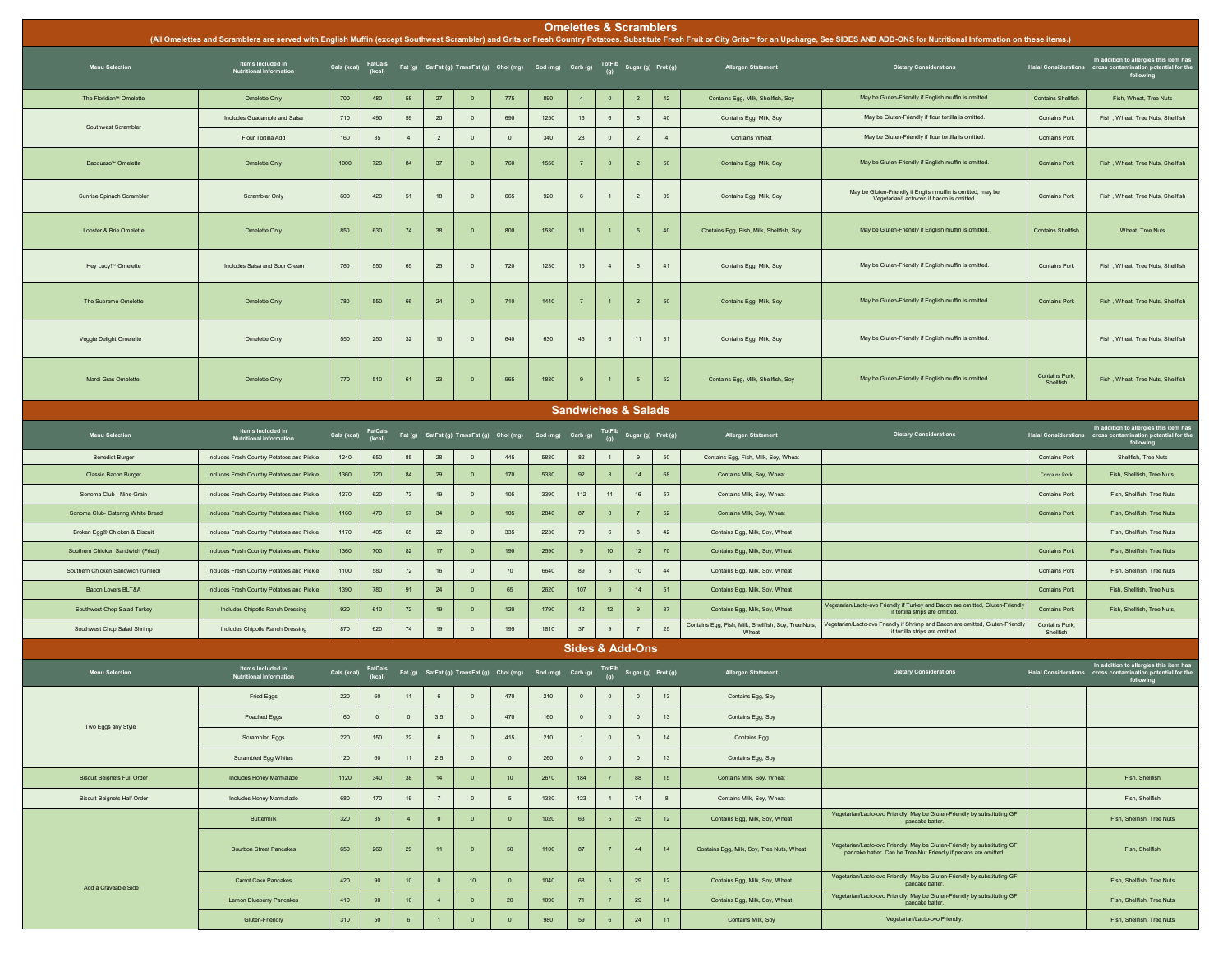|                                                               | Lemon Blueberry Goat Cheese Pancakes<br>Gluten-Friendly              | 400                           | $100\,$                       | 12 <sub>2</sub>                  | $5\overline{5}$             | $\overline{0}$              | 20                                                                                    | 1050           | 67                      | 8                                         | 28                      | 14                      | Contains Milk, Soy, Tree Nuts                                                                                                                                                                          | Vegetarian/Lacto-ovo Friendly.                                                                                                                                                                                                                                         |                      | Fish, Shellfish                                                                                      |
|---------------------------------------------------------------|----------------------------------------------------------------------|-------------------------------|-------------------------------|----------------------------------|-----------------------------|-----------------------------|---------------------------------------------------------------------------------------|----------------|-------------------------|-------------------------------------------|-------------------------|-------------------------|--------------------------------------------------------------------------------------------------------------------------------------------------------------------------------------------------------|------------------------------------------------------------------------------------------------------------------------------------------------------------------------------------------------------------------------------------------------------------------------|----------------------|------------------------------------------------------------------------------------------------------|
|                                                               | Bourbon Street Pancakes Gluten-Friendly                              | 640                           | 280                           | 31                               | 12                          | $\overline{0}$              | 50                                                                                    | 1060           | 83                      | 8                                         | 43                      | 13                      | Contains Egg, Milk, Soy, Tree Nuts, Wheat                                                                                                                                                              | Vegetarian/Lacto-ovo Friendly. Can be Tree-Nut Friendly if pecans are omitted.                                                                                                                                                                                         |                      | Fish, Shellfish                                                                                      |
| Belgian Waffle                                                | Waffle and Powdered Sugar                                            | 280                           | 90                            | 10 <sub>1</sub>                  | $\sqrt{5}$                  | $\mathbf 0$                 | $75\,$                                                                                | 630            | 46                      | $\overline{\mathbf{3}}$                   | 19                      | $\,6\,$                 | Contains Egg, Milk, Soy, Wheat                                                                                                                                                                         | Vegetarian/Lacto-ovo Friendly.                                                                                                                                                                                                                                         |                      | Fish, Shellfish                                                                                      |
| French Toast Side                                             | French Toast and Powdered Sugar                                      | 280                           | $100\,$                       | 11                               | $\overline{3}$              | $\overline{0}$              | 150                                                                                   | 420            | 36                      | $\overline{1}$                            | $10$                    | 11                      | Contains Egg, Milk, Soy, Wheat                                                                                                                                                                         | Vegetarian/Lacto-ovo Friendly.                                                                                                                                                                                                                                         |                      | Fish, Shellfish, Tree Nuts                                                                           |
| Fresh Fruit                                                   | Seasonal Selections                                                  | 50                            | 5                             | $\circ$                          | $\overline{0}$              | $\overline{0}$              | $\overline{0}$                                                                        | $\circ$        | $13$                    | $\overline{\mathbf{3}}$                   | 9                       | $\overline{1}$          |                                                                                                                                                                                                        | Vegan and Gluten-Friendly                                                                                                                                                                                                                                              |                      |                                                                                                      |
| Grits                                                         | <b>Grits Only</b>                                                    | 180                           | 50                            | 5                                | $3.5\,$                     | $\overline{0}$              | 20                                                                                    | 560            | 29                      | $\overline{2}$                            | $\overline{\mathbf{0}}$ | $\overline{\mathbf{3}}$ | Contains Milk. Wheat                                                                                                                                                                                   | Vegetarian/Lacto-ovo Friendly                                                                                                                                                                                                                                          |                      |                                                                                                      |
| City Grits™                                                   | Gouda Grits, Bacon, Green Onions & Tomatoes                          | 460                           | 370                           | 41                               | 23                          | $\mathbf 0$                 | 100                                                                                   | 850            | $12$                    | $\overline{1}$                            | $\mathbf 6$             | 11                      | <b>Contains Milk</b>                                                                                                                                                                                   |                                                                                                                                                                                                                                                                        | <b>Contains Pork</b> |                                                                                                      |
| Split Plate - Potatoes                                        | Fresh Country Potatoes and English Muffin                            | 460                           | 160                           | 18                               | $\overline{2}$              | $\overline{0}$              | 5                                                                                     | 700            | 67                      | $\overline{1}$                            | $\overline{\mathbf{3}}$ | 10 <sub>1</sub>         | Contains Soy, Wheat                                                                                                                                                                                    |                                                                                                                                                                                                                                                                        |                      | Fish, Shellfish                                                                                      |
|                                                               |                                                                      | 320                           |                               |                                  |                             | $\overline{0}$              |                                                                                       | 820            | $57\,$                  |                                           | $\mathbf{1}$            |                         |                                                                                                                                                                                                        | Vegan and Gluten-Friendly                                                                                                                                                                                                                                              |                      |                                                                                                      |
| Split Plate - Grits                                           | Grits and English Muffin                                             |                               | 60                            | $\overline{7}$                   | $3.5\,$                     |                             | 20                                                                                    |                |                         | $\overline{\mathbf{3}}$                   |                         | 8                       |                                                                                                                                                                                                        |                                                                                                                                                                                                                                                                        |                      |                                                                                                      |
| Sliced Tomatoes, Side of                                      | Tomatoes and Bed of Romaine Lettuce                                  | 25                            | 5                             | $\circ$                          | $\mathbf 0$                 | $\overline{0}$              | $\overline{0}$                                                                        | 5              | $5\overline{5}$         | $\overline{2}$                            | $\overline{\mathbf{3}}$ |                         | Contains Milk, Soy, Wheat                                                                                                                                                                              |                                                                                                                                                                                                                                                                        |                      |                                                                                                      |
| <b>Fresh Country Potatoes</b>                                 | <b>Fresh Country Potatoes</b>                                        | 320                           | 15                            | 1.5                              | $\overline{0}$              | $\mathbf 0$                 | $\circ$                                                                               | 260            | $23\,$                  | $\overline{1}$                            | $\mathbf{1}$            | $5\phantom{1}$          | Contains Wheat                                                                                                                                                                                         | Vegetarian/Lacto-ovo Friendly.                                                                                                                                                                                                                                         |                      | Fish, Shellfish                                                                                      |
| Biscuit & Gravy, Side of                                      | <b>Biscuit and Gravy Only</b>                                        | 580                           | 270                           | 30                               | 17                          | $\overline{0}$              | 35                                                                                    | 2050           | 58                      | $\overline{1}$                            | 9                       | 18                      | Contains Milk, Soy, Wheat                                                                                                                                                                              |                                                                                                                                                                                                                                                                        | <b>Contains Pork</b> |                                                                                                      |
| Chicken Sausage, Side of                                      | 3 links                                                              | 120                           | 70                            | $\overline{9}$                   | $\overline{\mathbf{3}}$     | $\mathbf 0$                 | 60                                                                                    | 540            | $\overline{\mathbf{3}}$ | $\overline{1}$                            | $\overline{\mathbf{3}}$ | 12                      |                                                                                                                                                                                                        |                                                                                                                                                                                                                                                                        |                      | Soy, Wheat, Fish, Shellfish, Tree Nuts                                                               |
| Crab Cake                                                     | Crab Cake, Arugula, Remoulade and Tomatoes                           | 220                           | 140                           | 15 <sub>15</sub>                 | $\overline{\mathbf{3}}$     | $\overline{0}$              | 60                                                                                    | 620            | 9                       | $\overline{2}$                            | $\overline{\mathbf{3}}$ | 11                      | Contains Egg, Fish, Milk, Shellfish, Soy, Wheat                                                                                                                                                        |                                                                                                                                                                                                                                                                        |                      | <b>Tree Nuts</b>                                                                                     |
| Andouille Side/Combo                                          | 2 Links                                                              | 380                           | 310                           | 34                               | 12                          | $\mathbf 0$                 | 75                                                                                    | 1240           | $\overline{4}$          | $\overline{1}$                            | $\overline{2}$          | 16                      | <b>Contains Soy</b>                                                                                                                                                                                    |                                                                                                                                                                                                                                                                        | <b>Contains Pork</b> | Wheat, Fish, Shellfish, Tree Nuts                                                                    |
| Sweet Ham                                                     | 1 Serving                                                            | 130                           | 60                            | $\mathbf 6$                      | $\overline{2}$              | $\overline{\mathbf{0}}$     | 65                                                                                    | 1320           | $\overline{\mathbf{0}}$ | $\overline{0}$                            | $\mathbf 0$             | 19                      | <b>Contains Soy</b>                                                                                                                                                                                    |                                                                                                                                                                                                                                                                        | <b>Contains Pork</b> | Wheat, Fish. Shellfish, Tree Nuts                                                                    |
| Sweet & Savory Sausage, Side/Combo                            | 2 Patties                                                            | 250                           | 180                           | $20\,$                           | $\overline{7}$              | $\mathbf 0$                 | 65                                                                                    | 770            | 5                       | $\overline{0}$                            | $\overline{\mathbf{3}}$ | 14                      | <b>Contains Soy</b>                                                                                                                                                                                    |                                                                                                                                                                                                                                                                        | Contains Pork        | Wheat, Fish. Shellfish, Tree Nuts                                                                    |
| Breakfast Chorizo, Side of                                    | 1 Serving                                                            | 230                           | 300                           | 33                               | 14                          | $\overline{\mathbf{0}}$     | 100                                                                                   | 930            | $\overline{4}$          | $\,$ 0 $\,$                               | $\mathbf{1}$            | 19                      | Contains Milk, Soy                                                                                                                                                                                     |                                                                                                                                                                                                                                                                        | <b>Contains Pork</b> | Wheat, Fish. Shellfish, Tree Nuts                                                                    |
| Bacon, Baked, Side of                                         | 3 Slices                                                             | 270                           | 210                           | 23                               | 8                           | $\mathbf 0$                 | $20\,$                                                                                | 670            | $\overline{2}$          | $\overline{0}$                            | $\mathbf{1}$            | 15                      |                                                                                                                                                                                                        |                                                                                                                                                                                                                                                                        | <b>Contains Pork</b> | Wheat                                                                                                |
| White Toast, Side of                                          | 2 Slices                                                             | 220                           | $50\,$                        | $\,6\,$                          | $\overline{1}$              | $\mathbf 0$                 | $\overline{0}$                                                                        | 340            | 34                      | $\overline{1}$                            | $\overline{2}$          | $\overline{7}$          | <b>Contains Wheat</b>                                                                                                                                                                                  | Vegetarian/Lacto-ovo Friendly.                                                                                                                                                                                                                                         |                      |                                                                                                      |
| Nine Grain Toast side of                                      | 2 Slices                                                             | 320                           | 50                            | $^{\rm 6}$                       | $\mathbf 0$                 | $\overline{0}$              | $\overline{0}$                                                                        | 480            | 56                      | $\sim$                                    | $\bf{8}$                | 12                      | <b>Contains Wheat</b>                                                                                                                                                                                  | Vegetarian/Lacto-ovo Friendly.                                                                                                                                                                                                                                         |                      |                                                                                                      |
| Biscuit, Side of                                              | <b>Biscuit Only</b>                                                  | 380                           | 140                           | 16                               | 12                          | $\overline{0}$              | $\overline{0}$                                                                        | 1200           | 48                      | $\overline{1}$                            | $5\phantom{.0}$         | 9                       | Contains Milk, Wheat                                                                                                                                                                                   | Vegetarian/Lacto-ovo Friendly.                                                                                                                                                                                                                                         |                      |                                                                                                      |
| Sour Cream                                                    | 1 Serving                                                            | 90                            | 80                            | $\overline{9}$                   | $\sqrt{5}$                  | $\mathbf 0$                 | $30\,$                                                                                | 75             | $\overline{\mathbf{3}}$ | $\circ$                                   | $\mathbf{1}$            | $\mathbf{1}$            | <b>Contains Milk</b>                                                                                                                                                                                   | Vegetarian/Lacto-ovo Friendly.                                                                                                                                                                                                                                         |                      |                                                                                                      |
| Salsa                                                         | 1 Serving                                                            | 70                            | 50                            | 6                                | $\overline{1}$              | $\overline{0}$              | $\overline{0}$                                                                        | 70             | $\overline{4}$          | $\overline{\mathbf{3}}$                   | $\mathbf{1}$            | $\overline{1}$          |                                                                                                                                                                                                        | Vegan and Gluten-Friendly.                                                                                                                                                                                                                                             |                      |                                                                                                      |
| Guacamole                                                     | 1 Serving                                                            | 140                           | 15                            | 1.5                              | $\mathbf 0$                 | $\mathbf 0$                 | $\circ$                                                                               | 260            | ${\bf 28}$              | $\overline{1}$                            | $\mathbf{1}$            | $\sqrt{5}$              |                                                                                                                                                                                                        | Vegan and Gluten-Friendly.                                                                                                                                                                                                                                             |                      |                                                                                                      |
| Gluten Friendly Toast, Side of                                | 1 Serving                                                            | 230                           | 40                            | $\sqrt{4}$                       | $\mathbf 0$                 | $\mathbf 0$                 | $\overline{0}$                                                                        | 480            | 45                      | $\overline{2}$                            | $5\phantom{.0}$         | $\sqrt{4}$              |                                                                                                                                                                                                        | Gluten-Friendly.                                                                                                                                                                                                                                                       |                      |                                                                                                      |
| English Muffin                                                | 1 Muffin                                                             | 140                           | 15                            | 1.5                              | $\mathbb O$                 | $\circ$                     | $\circ$                                                                               | 260            | 28                      | $\overline{1}$                            | $\mathbf{1}$            | $5\overline{5}$         | Contains Wheat                                                                                                                                                                                         |                                                                                                                                                                                                                                                                        |                      |                                                                                                      |
|                                                               |                                                                      |                               |                               |                                  |                             |                             |                                                                                       |                |                         | <b>Kids' Meals</b>                        |                         |                         |                                                                                                                                                                                                        |                                                                                                                                                                                                                                                                        |                      |                                                                                                      |
|                                                               |                                                                      |                               |                               |                                  |                             |                             |                                                                                       |                |                         |                                           |                         |                         | (All Kids' Meals Come with Choice of Juice or Milk and a Danimals® Crush Cup.)<br>(For Total Nutritional Information, add Nutritional Facts for Kids' Menu Selection, choice of drink and yogurt cup.) |                                                                                                                                                                                                                                                                        |                      |                                                                                                      |
|                                                               |                                                                      |                               |                               |                                  |                             |                             |                                                                                       |                |                         |                                           |                         |                         |                                                                                                                                                                                                        |                                                                                                                                                                                                                                                                        |                      | In addition to allergies this item has<br>Halal Considerations cross contamination potential for the |
| <b>Menu Selection</b>                                         | Items Included in<br>Nutritional Information                         | Cals (kcal) FatCals<br>(kcal) |                               |                                  |                             |                             | Fat (g) SatFat (g) TransFat (g) Chol (mg) Sod (mg) Carb (g) TotFib Sugar (g) Prot (g) |                |                         |                                           |                         |                         | <b>Allergen Statement</b>                                                                                                                                                                              | <b>Dietary Considerations</b>                                                                                                                                                                                                                                          |                      | following                                                                                            |
| Kids' Chocolate Chip Pancakes                                 | Pancakes, Whipped Cream, Chocolate Syrup,<br>Scrambled Egg and Bacon | 670                           | 3410                          | 37                               | 16                          | $\overline{0}$              | 230                                                                                   | 910            | 70                      | $6\overline{6}$                           | 44                      | 21                      | Contains Egg, Milk, Peanut, Soy, Tree Nuts, Wheat                                                                                                                                                      | /egetarian/Lacto-ovo Friendly if meat option is omitted. May be Gluten-Friendly<br>by substituting GF pancake batter. Chobani Kids® Yogurt Tube not Gluten-<br>Friendly.<br>  Friendly fogetarian/Lacto-ovo Friendly if meat option is omitted. May be Gluten-Friendly | <b>Contains Pork</b> | Fish, Shellfish                                                                                      |
| Kids' Chocolate Chip Pancakes - Gluten Friendly               | Pancakes, Whipped Cream, Chocolate Syrup,<br>Scrambled Egg and Bacon | 670                           | 320                           | 38                               | 16                          | $\mathbf 0$                 | 230                                                                                   | 890            | 68                      | 7                                         | 44                      | 20                      | Contains Egg, Milk, Peanut, Soy, Tree Nuts                                                                                                                                                             | by substituting GF pancake batter. Chobani Kids® Yogurt Tube not Gluten-<br>Friendly.<br>//egetarian/Lacto-ovo Friendly if meat option is omitted. May be Gluten-Friend                                                                                                | <b>Contains Pork</b> | Fish, Shellfish                                                                                      |
| Kids' Dollar Pancakes                                         | Pancakes, Scrambled Egg and Bacon                                    | 380                           | 170                           | 21                               | 6                           | $\overline{0}$              | 215                                                                                   | 900            | 36                      | $\overline{\mathbf{3}}$                   | 15                      | 18                      | Contains Egg, Milk, Soy, Wheat.                                                                                                                                                                        | by substituting GF pancake batter. Chobani Kids® Yogurt Tube not Gluten-                                                                                                                                                                                               | <b>Contains Pork</b> | Fish, Shellfish, Tree Nuts                                                                           |
| Kids' Dollar Pancakes - Gluten Friendly                       | Pancakes, Scrambled Egg and Bacon                                    | 380                           | 180                           | 22                               | 6                           | $\overline{0}$              | 215                                                                                   | 880            | 34                      | $\overline{\mathbf{3}}$                   | 14                      | 18                      | Contains Egg, Milk, Soy.                                                                                                                                                                               | Friendly.<br>Vegetarian/Lacto-ovo Friendly if meat option is omitted. May be Gluten-Friendly<br>by substituting GF pancake batter. Chobani Kids® Yogurt Tube not Gluten-<br>Friendly.                                                                                  | <b>Contains Pork</b> | Fish, Shellfish, Wheat, Tree nuts,                                                                   |
| Kids' Waffle Sampler                                          | Waffle, Powdered Sugar, Scrambled Egg and<br>Bacon                   | 340                           | 190                           | 23                               | $\boldsymbol{8}$            | $\overline{0}$              | 250                                                                                   | 650            | 24                      | $\overline{2}$                            | 10                      | 15                      | Contains Egg, Milk, Soy, Wheat.                                                                                                                                                                        | Vegetarian/Lacto-ovo Friendly if meat option is omitted. Chobani Kids® Yogurt<br>Tube not Gluten-Friendly.                                                                                                                                                             | <b>Contains Pork</b> | Fish, Shellfish                                                                                      |
| Kids' French Toast Sampler                                    | French Toast, Pow<br>vdered Sugar, Scrambled Egg<br>and Bacon        | 500                           | 250                           | 29                               | 9                           | $\mathbf 0$                 | 360                                                                                   | 750            | $40\,$                  | $\mathbf{1}$                              | 14                      | 23                      | Contains Egg, Milk, Soy, Wheat.                                                                                                                                                                        | Vegetarian/Lacto-ovo Friendly if meat option is omitted. Chobani Kids® Yogurt<br>Tube not Gluten-Friendly.                                                                                                                                                             | Contains Pork        | Fish, Shellfish, Wheat, Tree nuts,                                                                   |
|                                                               |                                                                      |                               |                               |                                  |                             |                             |                                                                                       |                |                         |                                           |                         |                         |                                                                                                                                                                                                        | Vegetarian/Lacto-ovo Friendly if meat option is omitted. Chobani Kids® Yogurt                                                                                                                                                                                          |                      |                                                                                                      |
| Little Rooster                                                | Scrambled Egg, fresh fruit, English muffin and<br>baked bacon        | 310                           | 160                           | 20                               | 5.5                         | $\mathbf{0}$                | 210                                                                                   | 460            | 25                      | 3 <sup>2</sup>                            | 7                       | 15                      | Contains Egg, Milk, Soy, Wheat.                                                                                                                                                                        | Tube not Gluten-Friendly.                                                                                                                                                                                                                                              | <b>Contains Pork</b> | Fish, Shellfish                                                                                      |
| <b>Menu Selection</b>                                         | Items Included in                                                    |                               | Cals (kcal) FatCals<br>(kcal) |                                  |                             |                             | Fat (g) SatFat (g) TransFat (g) Chol (mg) Sod (mg) Carb (g) TotFib Sugar (g) Prot (g) |                |                         |                                           |                         |                         | <b>Allergen Statement</b>                                                                                                                                                                              | <b>Dietary Considerations</b>                                                                                                                                                                                                                                          |                      | In addition to allergies this item has                                                               |
|                                                               | <b>Nutritional Information</b>                                       |                               |                               |                                  |                             |                             |                                                                                       |                |                         |                                           |                         |                         |                                                                                                                                                                                                        |                                                                                                                                                                                                                                                                        |                      | Halal Considerations cross contamination potential for the<br>following                              |
| White Milk, Horizon®                                          | 1 Box                                                                | 110                           | 25                            | 2.5                              | 1.5                         | $\overline{0}$              | 15                                                                                    | 130            | 13                      | $\overline{0}$                            | 12                      | 8                       | <b>Contains Milk</b>                                                                                                                                                                                   |                                                                                                                                                                                                                                                                        |                      |                                                                                                      |
| Chocolate Milk, Horizon®                                      | 1 Box                                                                | 150                           | 25                            | 2.5                              | 1.5                         | $\circ$                     | 15                                                                                    | 180            | 23                      | $\overline{0}$                            | 22                      | 8                       | Contains Milk, Peanut, Soy, Tree Nuts, Wheat                                                                                                                                                           |                                                                                                                                                                                                                                                                        |                      |                                                                                                      |
| Big Kid Chocolate Milk with Horizon®                          | 1 Serving, Chocolate Milk, Whipped Cream and<br>Chocolate Syrup      | 290                           | 100                           | $-11$                            | 7 <sup>7</sup>              | $\bullet$                   | 50 <sub>o</sub>                                                                       | 190            | 37                      | $-1$                                      | 34                      | 8                       | Contains Milk, Peanut, Soy, Tree Nuts, Wheat                                                                                                                                                           |                                                                                                                                                                                                                                                                        |                      |                                                                                                      |
| Simply Orange <sup>®</sup> Juice                              | 1 Serving, Juice Only                                                | 140                           | $\bullet$                     | $\overline{0}$                   | $\overline{0}$              | $\overline{0}$              | $\overline{0}$                                                                        | $\overline{0}$ | 33<br>9                 | $\overline{0}$                            | 29                      | 3<br>$\overline{0}$     |                                                                                                                                                                                                        |                                                                                                                                                                                                                                                                        |                      |                                                                                                      |
| Apple Juice, Honest Kids®<br>Simply Cranberry® Cocktail Juice | 1 Box<br>1 Serving, Juice Only                                       | 35<br>130                     | $\bullet$<br>$\circ$          | $\overline{0}$<br>$\overline{0}$ | $\bullet$<br>$\overline{0}$ | $\bullet$<br>$\overline{0}$ | $\overline{0}$<br>$\overline{0}$                                                      | 15<br>20       | 34                      | $\overline{\mathbf{0}}$<br>$\overline{0}$ | 8<br>34                 | $\overline{0}$          |                                                                                                                                                                                                        |                                                                                                                                                                                                                                                                        |                      |                                                                                                      |
| Yogurt, Danimals® Crush Cup                                   |                                                                      | 70                            | $\overline{0}$                | $\mathbf 0$                      | $\mathbf 0$                 | $\overline{0}$              | $\overline{0}$                                                                        | 60             | 14                      | $\,$ 0 $\,$                               | 10 <sub>1</sub>         | $\overline{4}$          | <b>Contains Gluten</b>                                                                                                                                                                                 |                                                                                                                                                                                                                                                                        |                      |                                                                                                      |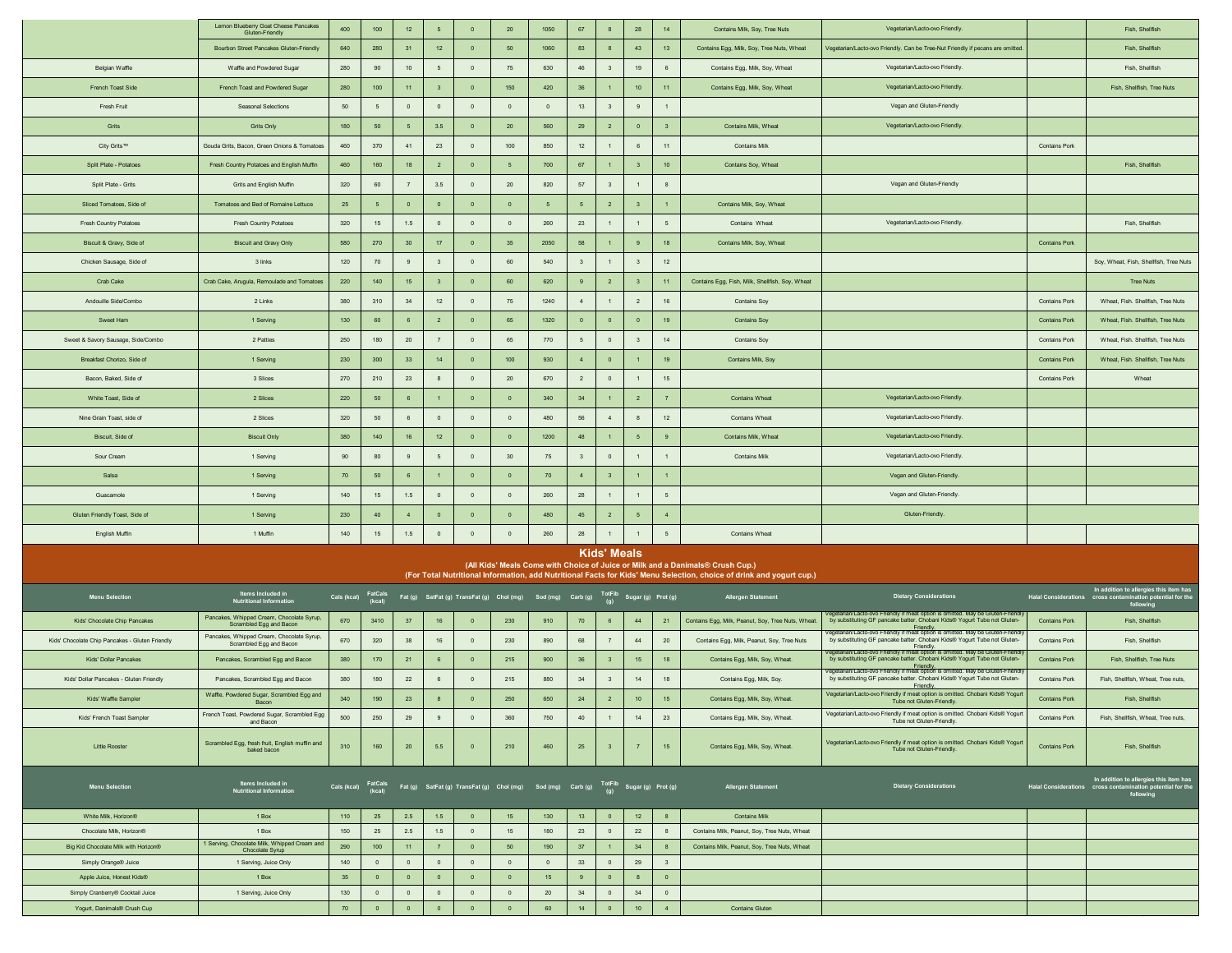



|                                                            |                                                                           |                               |                   |                  |                         |                         |                                                                                                           |                                                                  |                | <b>Non-Alcoholic Beverages</b> |                         |                         |                                                    |                               |                                                                                                                                     |
|------------------------------------------------------------|---------------------------------------------------------------------------|-------------------------------|-------------------|------------------|-------------------------|-------------------------|-----------------------------------------------------------------------------------------------------------|------------------------------------------------------------------|----------------|--------------------------------|-------------------------|-------------------------|----------------------------------------------------|-------------------------------|-------------------------------------------------------------------------------------------------------------------------------------|
| Premium Hot and Cold Coffees                               | Items Included in<br>Nutritional Information                              |                               |                   |                  |                         |                         | Cals (kcal) FatCals Fat (g) SatFat (g) TransFat (g) Chol (mg) Sod (mg) Carb (g) TotFib Sugar (g) Prot (g) |                                                                  |                |                                |                         |                         | Allergen Statement                                 | <b>Dietary Considerations</b> | In addition to allergies this item has<br>Halal Considerations cross contamination potential for the<br>following                   |
| Coffee                                                     | 1 Serving, Coffee Only                                                    | $\bullet$                     | $\mathbf 0$       | $\,$ 0 $\,$      | $\mathbf 0$             | $\mathbf 0$             | $\mathbf 0$                                                                                               | $\,$ 0 $\,$                                                      | $\,$ 0 $\,$    | $\,$ 0                         | $\mathbf 0$             | $\mathbf 0$             |                                                    |                               |                                                                                                                                     |
| Decaffeinated Coffee                                       | 1 Serving, Coffee Only                                                    | $\overline{\mathbf{0}}$       | $\,$ 0 $\,$       | $\mathbf 0$      | $\,$ 0 $\,$             | $\mathbf 0$             | $\,$ 0 $\,$                                                                                               | $\overline{0}$                                                   | $\,$ 0 $\,$    | $\,$ 0 $\,$                    | $\,$ 0 $\,$             | $\,$ 0 $\,$             |                                                    |                               |                                                                                                                                     |
| Cold Brew Coffee                                           | 1 Serving, Coffee Only                                                    | $\overline{0}$                | $\overline{0}$    | $\overline{0}$   | $\overline{0}$          | $\bullet$               | $\overline{0}$                                                                                            | $\bullet$                                                        | $\overline{0}$ | $\bullet$                      | $\overline{0}$          | $\overline{0}$          |                                                    |                               |                                                                                                                                     |
| Cold Brew Coffee with Milk                                 | 1 Serving, Coffee and Milk                                                | 70                            | 25                | 2.5              | 1.5                     | $\overline{0}$          | 10                                                                                                        | 65                                                               | 6              | $\overline{0}$                 | $6\phantom{.0}$         | $\overline{4}$          | <b>Contains Milk</b>                               |                               |                                                                                                                                     |
| S'more Hot Chocolate                                       | 1 Serving, Coffee and Milk                                                | 340                           | 120               | 13               | 1.5                     | $\bullet$               | 25                                                                                                        | 270                                                              | 42             | $\sim$                         | 34                      | $\mathbf{8}$            |                                                    |                               |                                                                                                                                     |
| Kahlua®                                                    | 1 Serving                                                                 | $110$                         | $\,$ 0 $\,$       | $\,$ 0 $\,$      | $\mathbb O$             | $\mathbb O$             | $\,$ 0 $\,$                                                                                               | $\,$ 0 $\,$                                                      | 14             | $\,$ 0 $\,$                    | 14                      | $\,$ 0 $\,$             |                                                    |                               |                                                                                                                                     |
| Kafé Luna®, (Wine-Based Version of Kahlua®                 | 1 Serving                                                                 | 80                            | 10                | 1.5              | $\overline{0}$          | $\overline{0}$          | $\overline{0}$                                                                                            | $\overline{0}$                                                   | 10             | $\overline{\mathbf{0}}$        | 24                      | $\overline{\mathbf{0}}$ |                                                    |                               |                                                                                                                                     |
| Baileys® Irish cream                                       | 1 Serving                                                                 | 120                           | 45                | $5\phantom{.0}$  | 2.5                     | $\mathbf{0}$            | 15                                                                                                        | 30                                                               | $9\,$          | $\,$ 0 $\,$                    | 8                       | $\overline{1}$          | <b>Contains Milk</b>                               |                               |                                                                                                                                     |
| Féileacán Irish Cream® (Wine Based Version of Irish Cream) | 1 Serving                                                                 | 110                           | $\,$ 0 $\,$       | $\mathbf 0$      | $\,$ 0 $\,$             | $\mathbf 0$             | $\mathbf 0$                                                                                               | $\,$ 0 $\,$                                                      | $\,$ 0 $\,$    | $\,$ 0                         | $\mathbf 0$             | $\,$ 0 $\,$             | <b>Contains Milk</b>                               |                               |                                                                                                                                     |
| Juices                                                     | Items Included in<br>Nutritional Information                              | Cals (kcal)                   | FatCals<br>(kcal) |                  |                         |                         | Fat (g) SatFat (g) TransFat (g) Chol (mg) Sod (mg) Carb (g) TotFib Sugar (g) Prot (g)                     |                                                                  |                |                                |                         |                         | Allergen Statement                                 | <b>Dietary Considerations</b> | In addition to allergies this item has<br>Halal Considerations cross contamination potential for the<br>following                   |
| Simply Orange <sup>®</sup> Juice                           | 1 Serving                                                                 | 140                           | $\overline{0}$    | $\circ$          | $\overline{0}$          | $\overline{0}$          | $\overline{0}$                                                                                            | $\overline{0}$                                                   | 33             | $\overline{0}$                 | 29                      | $\overline{\mathbf{3}}$ |                                                    |                               |                                                                                                                                     |
| Simply Apple® Juice                                        | 1 Serving                                                                 | 150                           | $\overline{0}$    | $\overline{0}$   | $\circ$                 | $\overline{0}$          | $\overline{0}$                                                                                            | 5 <sup>5</sup>                                                   | 38             | $\overline{0}$                 | 35                      | $\overline{0}$          |                                                    |                               |                                                                                                                                     |
| Simply Cranberry Juice® Cocktail                           | 1 Serving                                                                 | 160                           | $\mathbf{0}^-$    | $\mathbf 0$      | $\overline{\mathbf{0}}$ | $\,$ 0 $\,$             | $\overline{\mathbf{0}}$                                                                                   | 25                                                               | 43             | $\overline{\phantom{0}}$       | 43                      | $\bullet$               |                                                    |                               |                                                                                                                                     |
| <b>Teas and Soft Drinks</b>                                | Items Included in<br>Nutritional Information                              | Cals (kcal)                   | FatCals<br>(kcal) |                  |                         |                         | Fat (g) SatFat (g) TransFat (g) Chol (mg)                                                                 | Sod (mg) Carb (g) $\frac{\text{TotFib}}{(g)}$ Sugar (g) Prot (g) |                |                                |                         |                         | Allergen Statement                                 | <b>Dietary Considerations</b> | In addition to allergies this item has<br>Halal Considerations cross contamination potential for the<br>following for the following |
| Iced Tea (Unsweetened)                                     | 1 Serving                                                                 | $\bullet$                     | $\mathbf 0$       | $\overline{0}$   | $\overline{\mathbf{0}}$ | $\overline{0}$          | $\overline{0}$                                                                                            | 10 <sub>1</sub>                                                  | $\overline{0}$ | $\overline{\mathbf{0}}$        | $\overline{0}$          | $\overline{0}$          |                                                    |                               |                                                                                                                                     |
| Iced Tea (Sweetened)                                       | 1 Serving                                                                 | 200                           | $\circ$           | $\circ$          | $\circ$                 | $\circ$                 | $\circ$                                                                                                   | 10                                                               | 49             | $\overline{0}$                 | 49                      | $\circ$                 |                                                    |                               |                                                                                                                                     |
| Raspberry Iced Tea                                         | 1 Serving                                                                 | 70                            | $\mathbf 0$       | $\mathbf 0$      | $\overline{\mathbf{0}}$ | $\overline{\mathbf{0}}$ | $\overline{0}$                                                                                            | 10 <sub>1</sub>                                                  | 18             | $\overline{0}$                 | 18                      | $\overline{0}$          |                                                    |                               |                                                                                                                                     |
| Herbal Tea                                                 | 1 Serving                                                                 | $5\phantom{.0}$               | $\,$ 0 $\,$       | $\mathbf 0$      | $\,$ 0                  | $\,$ 0 $\,$             | $\,$ 0 $\,$                                                                                               | $\,$ 0 $\,$                                                      | $\,$ 0 $\,$    | $\,$ 0 $\,$                    | $\,$ 0 $\,$             | $\,$ 0 $\,$             |                                                    |                               |                                                                                                                                     |
| Coke®                                                      | 1 Serving                                                                 | 110                           | $\overline{0}$    | $\overline{0}$   | $\overline{0}$          | $\overline{0}$          | $\overline{0}$                                                                                            | 35                                                               | 29             | $\overline{\mathbf{0}}$        | 29                      | $\overline{0}$          |                                                    |                               |                                                                                                                                     |
| Diet Coke®                                                 | 1 Serving                                                                 | $\overline{0}$                | $\overline{0}$    | $\overline{0}$   | $\overline{0}$          | $\overline{0}$          | $\overline{0}$                                                                                            | 30 <sup>°</sup>                                                  | $\overline{0}$ | $\overline{0}$                 | $\overline{0}$          | $\overline{0}$          |                                                    |                               |                                                                                                                                     |
| Coke Zero®                                                 | 1 Serving                                                                 | $\overline{\mathbf{0}}$       | $\bullet$         | $\bullet$        | $\bullet$               | $\bullet$               | $\overline{\mathbf{0}}$                                                                                   | 30 <sub>o</sub>                                                  | $\bullet$      | $\bullet$                      | $\overline{\mathbf{0}}$ | $\,$ 0 $\,$             |                                                    |                               |                                                                                                                                     |
| Sprite@                                                    | 1 Serving                                                                 | 120                           | $\,$ 0 $\,$       | $\mathbf 0$      | $\mathbb O$             | $\,$ 0 $\,$             | $\,$ 0 $\,$                                                                                               | 25                                                               | $30\,$         | $\,$ 0 $\,$                    | 27                      | $\mathbf 0$             |                                                    |                               |                                                                                                                                     |
| Dr. Pepper®                                                | 1 Serving                                                                 | 110                           | $\overline{0}$    | $\overline{0}$   | $\overline{\mathbf{0}}$ | $\overline{0}$          | $\overline{0}$                                                                                            | 45                                                               | 30             | $\overline{0}$                 | 29                      | $\overline{0}$          |                                                    |                               |                                                                                                                                     |
| Mr. Pibb <sup>®</sup>                                      | 1 Serving                                                                 | 110                           | $\overline{0}$    | $\mathbf 0$      | $\overline{\mathbf{0}}$ | $\overline{\mathbf{0}}$ | $\,$ 0 $\,$                                                                                               | 30                                                               | 29             | $\overline{0}$                 | 29                      | $\mathbb O$             |                                                    |                               |                                                                                                                                     |
| Barq's®                                                    | 1 Serving                                                                 | 120                           | $\overline{0}$    | $\mathbf 0$      | $\bullet$               | $\overline{0}$          | $\overline{0}$                                                                                            | 55                                                               | 34             | $\bullet$                      | 34                      | $\overline{0}$          |                                                    |                               |                                                                                                                                     |
| Fruit Punch Hi C®                                          | 1 Serving                                                                 | 120                           | $\overline{0}$    | $\overline{0}$   | $\overline{0}$          | $\overline{0}$          | $\overline{0}$                                                                                            | 20                                                               | 33             | $\overline{0}$                 | 33                      | $\overline{0}$          |                                                    |                               |                                                                                                                                     |
| Minute Maid® Lemonade                                      | 1 Serving                                                                 | 120                           | $\overline{0}$    | $\circ$          | $\overline{0}$          | $\overline{0}$          | $\overline{0}$                                                                                            | 15                                                               | 33             | $\overline{0}$                 | 32                      | $\overline{0}$          |                                                    |                               |                                                                                                                                     |
| Mountain Berry Blast®                                      | 1 Serving                                                                 | 60                            | $\,$ 0 $\,$       | $\mathbf 0$      | $\,$ 0                  | $\,$ 0 $\,$             | $\,$ 0 $\,$                                                                                               | 115                                                              | $16\,$         | $\,$ 0                         | $16\,$                  | $\mathbb O$             |                                                    |                               |                                                                                                                                     |
| Milk and Hot Chocolate                                     | Items Included in<br>Nutritional Information                              | Cals (kcal) FatCals<br>(kcal) |                   |                  |                         |                         | Fat (g) SatFat (g) TransFat (g) Chol (mg) Sod (mg) Carb (g) TotFib Sugar (g) Prot (g)                     |                                                                  |                |                                |                         |                         | Allergen Statement                                 | <b>Dietary Considerations</b> | In addition to allergies this item has<br>Halal Considerations cross contamination potential for the<br>following                   |
| 2% Milk                                                    | 1 serving                                                                 | 150                           | $50\,$            | 6 <sup>1</sup>   | $\sim$                  | $\bullet$               | 25                                                                                                        | 140                                                              | 15             | $\overline{\mathbf{0}}$        | 15                      | 10 <sup>°</sup>         | <b>Contains Milk</b>                               |                               |                                                                                                                                     |
| Chocolate Milk with whipped cream                          | serving includes Chocolate Milk, Whipped Cream<br>and Chocolate Syrup     | 290                           | 100               | $11 -$           | $\overline{7}$          | $\overline{0}$          | 50                                                                                                        | 190                                                              | 37             | $\overline{1}$                 | 34                      | 8                       | Contains Egg, Milk, Peanut, Soy, Tree Nuts, Wheat. |                               |                                                                                                                                     |
| Hot Chocolate with whipped cream                           | serving includes Chocolate Milk, Whipped Crear<br>and Chocolate Syrup     | 220                           | 70                | $\boldsymbol{8}$ | $\sqrt{5}$              | $\mathbf 0$             | 35                                                                                                        | 190                                                              | $27\,$         | $\,$ 0 $\,$                    | ${\bf 26}$              | $\mathbf{8}$            | Contains Egg, Milk, Peanut, Soy, Tree Nuts, Wheat. |                               |                                                                                                                                     |
| S'more Hot Chocolate                                       | I serving includes Chocolate Milk, Soft Whip<br>Cream and Chocolate Syrup | $340\,$                       | $120\,$           | $13\,$           | $\,$ 8 $\,$             | $\mathbf 0$             | $50\,$                                                                                                    | $190\,$                                                          | $37\,$         | $\,1\,$                        | 41                      | 8                       | Contains Egg, Milk, Peanut, Soy, Tree Nuts, Wheat. |                               |                                                                                                                                     |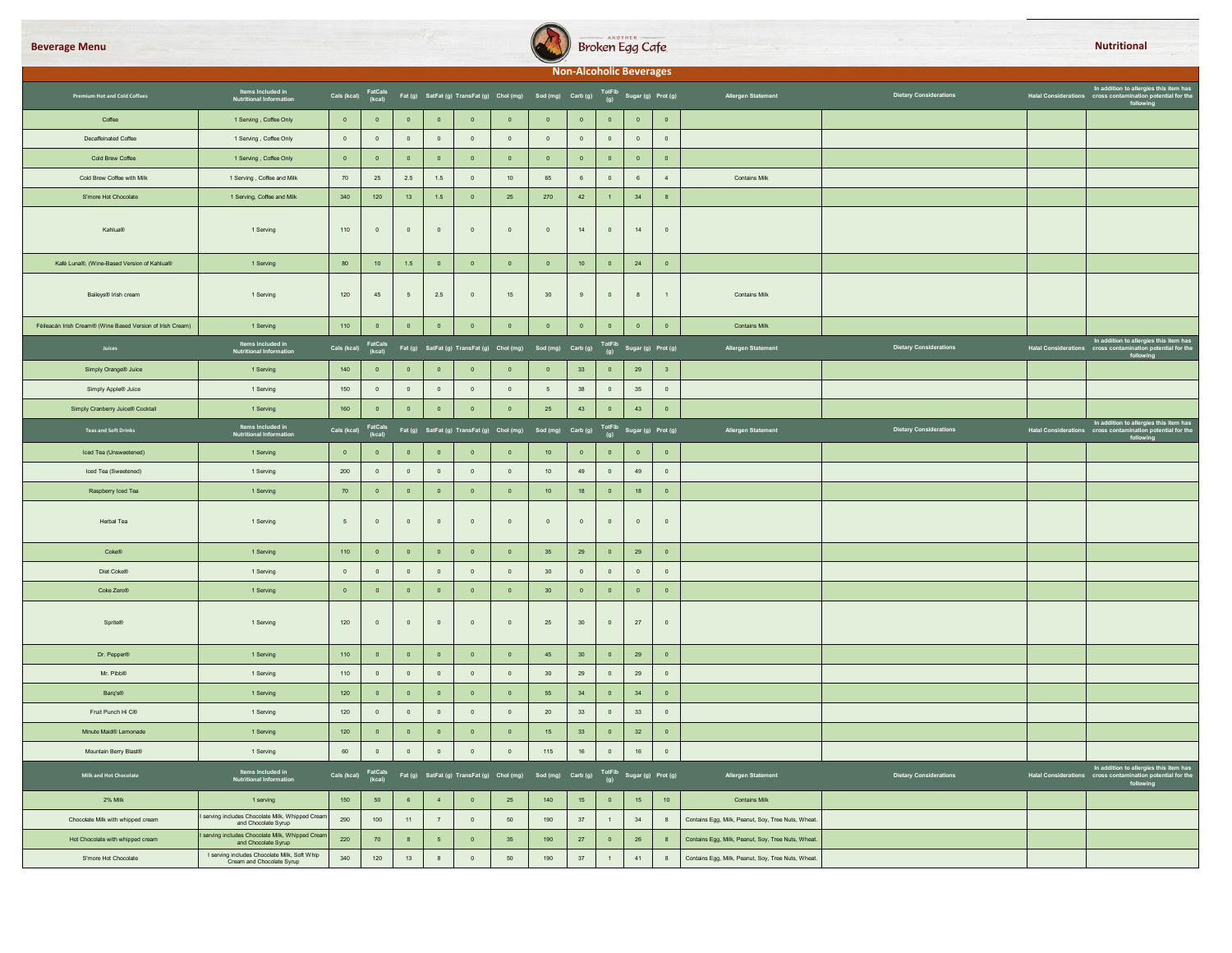|                                               |                                                                                       |                               |                |                         |                         |                |                                                                                                           | <b>Alcoholic Beverages (Liquor Based)</b> |                         |                         |                         |                         | Does Not Apply to Cafes Located in Non-Infused. See Below for Non-Infused Cafes information |                               |                      |                                                                                                                   |
|-----------------------------------------------|---------------------------------------------------------------------------------------|-------------------------------|----------------|-------------------------|-------------------------|----------------|-----------------------------------------------------------------------------------------------------------|-------------------------------------------|-------------------------|-------------------------|-------------------------|-------------------------|---------------------------------------------------------------------------------------------|-------------------------------|----------------------|-------------------------------------------------------------------------------------------------------------------|
| <b>Bloody Mary's</b>                          | Items Included in<br>Nutritional Information                                          |                               |                |                         |                         |                | Cals (kcal) FatCals Fat (g) SatFat (g) TransFat (g) Chol (mg) Sod (mg) Carb (g) TotFib Sugar (g) Prot (g) |                                           |                         |                         |                         |                         | <b>Allergen Statement</b>                                                                   | <b>Dietary Considerations</b> |                      | In addition to allergies this item has<br>Halal Considerations cross contamination potential for the<br>following |
| Tito's* Mary                                  | 1 Serving Includes Drink and Garnishes                                                | 240                           | 80             | $\,9$                   | 2.5                     | $\mathbb O$    | $5\overline{5}$                                                                                           | 1580                                      | 11                      | $\overline{1}$          | $\overline{7}$          | 6                       | Contains Fish                                                                               |                               | Contains Pork, Fish  | Wheat                                                                                                             |
| <b>Bloody Molly</b>                           | 1 Serving Includes Drink and Garnishes                                                | 170                           | 25             | $2.5\,$                 | $\overline{0}$          | $\,$ 0         | $\overline{0}$                                                                                            | 1000                                      | $15\,$                  | $\blacksquare$          | $\overline{7}$          | $\overline{2}$          | <b>Contains Fish</b>                                                                        |                               | Contains Fish        | Wheat                                                                                                             |
| <b>Bloody Maria</b>                           | 1 Serving Includes Drink and Garnishes                                                | 130                           | $\mathbb O$    | $\,$ 0 $\,$             | $\overline{0}$          | $\overline{0}$ | $\overline{0}$                                                                                            | 940                                       | 10                      | $\overline{1}$          | $\bf{8}$                | $\overline{2}$          | <b>Contains Fish</b>                                                                        |                               | Contains Fish        | Wheat                                                                                                             |
| <b>Bloody Bulldog</b>                         | 1 Serving Includes Drink and Garnishes                                                | 200                           | $50\,$         | 5                       | $1.5$                   | $\mathbf{0}$   | 185                                                                                                       | 1450                                      | 9                       | $\overline{1}$          | $\overline{7}$          | 8                       | <b>Contains Fish</b>                                                                        |                               | Contains Fish        | Wheat                                                                                                             |
| ABE Famous Infused Mary                       | 1 Serving Includes Drink and Garnishes                                                | 240                           | 70             | $\boldsymbol{8}$        | 2.5                     | $\mathbb O$    | $5\phantom{.0}$                                                                                           | 1540                                      | $12$                    | 1                       | 7                       | 7                       | Contains Fish                                                                               |                               | Contains Pork, Fish  | Wheat                                                                                                             |
| <b>Bunch Cocktails and Spiked Brews</b>       | Items Included in<br>Nutritional Information                                          | Cals (kcal) FatCals<br>(kcal) |                |                         |                         |                | Fat (g) SatFat (g) TransFat (g) Chol (mg) Sod (mg) Carb (g) TotFib Sugar (g) Prot (g)                     |                                           |                         |                         |                         |                         | <b>Allergen Statement</b>                                                                   | <b>Dietary Considerations</b> |                      | In addition to allergies this item has<br>Halal Considerations cross contamination potential for the<br>following |
| Spiked Vanilla Cold Brew                      | 1 Serving Includes Drink and Garnishes                                                | 320                           | 90             | 10                      | $\overline{0}$          | $\overline{0}$ | 10 <sub>1</sub>                                                                                           | 40                                        | 14                      | $\overline{\mathbf{0}}$ | $12\,$                  | $\mathbf 0$             | <b>Contains Milk</b>                                                                        |                               |                      |                                                                                                                   |
| Spiked Spiced Rum Cold Brew                   | 1 Serving Includes Drink and Garnishes                                                | 380                           | $\,9$          | 10 <sup>°</sup>         | $1.5$                   | $\,$ 0         | 10                                                                                                        | 55                                        | 23                      | $\,$ 0 $\,$             | 21                      | $\mathbb O$             | <b>Contains Milk</b>                                                                        |                               |                      |                                                                                                                   |
| Strawberry Lemonade Sparkler                  | 1 Serving Includes Drink and Garnishes                                                | 200                           | $\mathbf 0$    | $\,$ 0 $\,$             | $\circ$                 | $\,$ 0         | $\overline{0}$                                                                                            | 10                                        | 37                      | $\circ$                 | $35\,$                  | $\circ$                 |                                                                                             |                               |                      |                                                                                                                   |
| Spiked Salted Caramel Cold Brew               | 1 Serving Includes Drink and Garnishes                                                | 290                           | 50             | $\,6\,$                 | $\overline{\mathbf{3}}$ | $\mathbf 0$    | $20\degree$                                                                                               | 70                                        | 21                      | $\overline{0}$          | $20\,$                  | $\sqrt{4}$              |                                                                                             |                               |                      |                                                                                                                   |
| <b>Tropical Sangria</b>                       | 1 Serving Includes Drink and Garnishes                                                | 260                           | $\mathbb O$    | $\,$ 0 $\,$             | $\circ$                 | $\mathbf 0$    | $\overline{0}$                                                                                            | 20                                        | 43                      | $\,$ 0 $\,$             | 31                      | $\mathbb O$             |                                                                                             |                               |                      |                                                                                                                   |
| High Noon Peach Seltzer                       | 1 Serving Includes Drink and Garnishes                                                | 100                           | $\mathbf 0$    | $\overline{0}$          | $\mathbf 0$             | $\mathbf 0$    | $\overline{0}$                                                                                            | $\,$ 0                                    | $\overline{\mathbf{3}}$ | $\,$ 0 $\,$             | $\overline{\mathbf{3}}$ | $\,$ 0 $\,$             |                                                                                             |                               |                      |                                                                                                                   |
| Wycliff® Champagne                            | 1 Serving                                                                             | 200                           | $\mathbb O$    | $\mathbf 0$             | $\circ$                 | $\overline{0}$ | $\overline{0}$                                                                                            | 10                                        | 6                       | $\,$ 0 $\,$             | $\overline{2}$          | $\mathbf 0$             |                                                                                             |                               |                      |                                                                                                                   |
| Wycliff® Rosé Champagne                       | 1 Serving                                                                             | 200                           | $\mathbf 0$    | $\,$ 0                  | $\overline{0}$          | $\mathbf 0$    | $\overline{0}$                                                                                            | 10 <sub>1</sub>                           | 6                       | $\overline{\mathbf{0}}$ | $\overline{2}$          | $\bullet$               |                                                                                             |                               |                      |                                                                                                                   |
| Champagne Mule                                | 1 Serving Includes Drink and Garnishes                                                | 200                           | $\mathbb O$    | $\,$ 0 $\,$             | $\circ$                 | $\mathbf 0$    | $\overline{0}$                                                                                            | 15                                        | 13                      | $\,$ 0 $\,$             | $\,9$                   | $\circ$                 |                                                                                             |                               |                      |                                                                                                                   |
| Champagne Mule Pitcher                        | Information is based on 1 Serving, Servings<br>include garnishes, 4 Servings/Pitche   | 200                           | $\mathbf{0}$   | $\overline{0}$          | $\circ$                 | $\mathbf{0}$   | $\overline{0}$                                                                                            | 15                                        | 13                      | $\,$ 0 $\,$             | $9\,$                   | $\overline{0}$          |                                                                                             |                               |                      |                                                                                                                   |
| Café Amore                                    | 1 Serving Includes Drink and Garnishes                                                | 260                           | 110            | 12                      | 6                       | $\mathbf 0$    | 35                                                                                                        | 15                                        | 11                      | 1                       | $10$                    | $\overline{2}$          | Contains Milk, Tree Nuts                                                                    |                               |                      |                                                                                                                   |
| Irish Coffee                                  | 1 Serving Includes Drink and Garnishes                                                | 300                           | 120            | 13                      | $1.5\,$                 | $\mathbf 0$    | $20\degree$                                                                                               | 60                                        | 13                      | $\overline{0}$          | 10 <sub>1</sub>         | $\overline{1}$          | <b>Contains Milk</b>                                                                        |                               |                      |                                                                                                                   |
| South of the Border                           | 1 Serving Includes Drink and Garnishes                                                | 240                           | 80             | $^{\rm 8}$              | 6                       | $\overline{0}$ | 35                                                                                                        | 15                                        | 10                      | $\,$ 0 $\,$             | 10                      | $\circ$                 | <b>Contains Milk</b>                                                                        |                               |                      |                                                                                                                   |
| Brunch Blueberry Margarita                    | 1 Serving Includes Drink and Garnishes                                                | 300                           | $\sqrt{5}$     | $\,$ 0                  | $\circ$                 | $\mathbf 0$    | $\overline{0}$                                                                                            | $\overline{\phantom{0}}$                  | 36                      | $\overline{1}$          | ${\bf 25}$              | $\mathbf{1}$            |                                                                                             |                               |                      |                                                                                                                   |
| Tito's® Pomegranate Mule                      | 1 Serving Includes Drink and Garnishes                                                | 180                           | 210            | $\,$ 0                  | $\bullet$               | $\mathbf 0$    | $\overline{0}$                                                                                            | 10                                        | 29                      | $\overline{1}$          | 23                      | $\bullet$               |                                                                                             |                               |                      |                                                                                                                   |
| Bourbon Milk Punch                            | 1 Serving Includes Drink and Garnishes                                                | 520                           | 290            | 32                      | $22\,$                  | $\mathbf 0$    | 130                                                                                                       | 90                                        | $27\,$                  | $\,$ 0 $\,$             | $27\,$                  | $\sqrt{4}$              | Contains Milk, Tree nuts                                                                    |                               |                      |                                                                                                                   |
| Greyhound                                     | 1 Serving Includes Drink and Garnishes                                                | 160                           | $\mathbf 0$    | $\overline{0}$          | $\overline{0}$          | $\mathbf 0$    | $\overline{0}$                                                                                            | $\,$ 0 $\,$                               | 19                      | $\overline{1}$          | 17 <sup>°</sup>         | $\overline{1}$          |                                                                                             |                               |                      |                                                                                                                   |
| <b>Traditional Day Starter</b>                | 1 Serving Includes Drink and Garnishes                                                | 140                           | $\mathbb O$    | $\,$ 0 $\,$             | $\circ$                 | $\mathbf 0$    | $\overline{0}$                                                                                            | 15                                        | $\mathbf 0$             | $\circ$                 | 13                      | $\mathbf{1}$            |                                                                                             |                               |                      |                                                                                                                   |
| Praline Pecan Hazelnut Cold Brew              | 1 Serving Includes Drink and Garnishes                                                | 330                           | 120            | 13                      | $\overline{2}$          | $\mathbf 0$    | 15 <sub>15</sub>                                                                                          | 90                                        | 21                      | $\,$ 0 $\,$             | $18\,$                  | $\overline{\mathbf{3}}$ | Contains Milk, Tree nuts                                                                    |                               |                      |                                                                                                                   |
| ABE Cyclone                                   | 1 Serving Includes Drink and Garnishes                                                | 180                           | 30             | $\overline{\mathbf{3}}$ | $\overline{\mathbf{3}}$ | $\mathbf 0$    | $\overline{0}$                                                                                            | 15                                        | $18$                    | $\,$ 0 $\,$             | $15\,$                  | $\mathbf{1}$            | <b>Contains Tree Nuts</b>                                                                   |                               |                      |                                                                                                                   |
| Avo Rita                                      | 1 Serving Includes Drink and Garnishes                                                | 250                           | 20             | $\overline{\mathbf{3}}$ | $\overline{0}$          | $\mathbf 0$    | $\mathbf 0$                                                                                               | 90                                        | 31                      | $\overline{2}$          | $20\,$                  | $\mathbf{1}$            |                                                                                             |                               |                      |                                                                                                                   |
| Hendricks G&T                                 | 1 Serving Includes Drink and Garnishes                                                | 130                           | $\mathbb O$    | $\,$ 0 $\,$             | $\circ$                 | $\,$ 0         | $\mathbf 0$                                                                                               | $20\degree$                               | 13                      | $\,$ 0 $\,$             | 13                      | $\bullet$               |                                                                                             |                               |                      |                                                                                                                   |
| <b>Bloody Mary Pitchers</b>                   | Items Included in<br>Nutritional Information                                          |                               |                |                         |                         |                | Cals (kcal) FatCals Fat (g) SatFat (g) TransFat (g) Chol (mg) Sod (mg) Carb (g) TotFib Sugar (g) Prot (g) |                                           |                         |                         |                         |                         | <b>Allergen Statement</b>                                                                   | <b>Dietary Considerations</b> |                      | In addition to allergies this item has<br>Halal Considerations cross contamination potential for the<br>following |
| Pitcher ABE Infused Mary                      | Information is based on 1 Serving, Servings<br>include garnishes, 4 Servings/Pitcher  | 180                           | 35             | $\overline{4}$          | 1.5                     | $\,$ 0         | $5\overline{)}$                                                                                           | 1240                                      | 10                      | $\overline{1}$          | $\overline{7}$          | $\overline{4}$          | Contains Wheat, Fish                                                                        |                               | Contains Pork, Fish  |                                                                                                                   |
| Pitcher Tito's® Mary                          | Information is based on 1 Serving, Servings<br>include garnishes, 4 Servings/Pitcher  | 180                           | 40             | 4.5                     | 1.5                     | $\overline{0}$ | 5 <sub>5</sub>                                                                                            | 1260                                      | 9                       | $\overline{\mathbf{0}}$ | $7\phantom{.}$          | $\sim$                  | Contains Wheat, Fish                                                                        |                               | Contains Pork, Fish  |                                                                                                                   |
| Pitcher Bloody Maria                          | Information is based on 1 Serving, Servings<br>include garnishes, 4 Servings/Pitcher  | 120                           | $\mathbf 0$    | $\,$ 0 $\,$             | $\overline{0}$          | $\circ$        | $\overline{0}$                                                                                            | 940                                       | 10                      | 1                       | $\mathbf{8}$            | $\overline{2}$          | Contains Wheat, Fish                                                                        |                               | Contains Fish        |                                                                                                                   |
| Pitcher Bloody Bulldog                        | Information is based on 1 Serving, Servings<br>include garnishes, 4 Servings/Pitcher  | 160                           | 25             | $\overline{\mathbf{3}}$ | $\bullet$               | $\,$ 0         | 95                                                                                                        | 1250                                      | 9                       | $\,$ 0 $\,$             | $7\phantom{.}$          | $5\phantom{1}$          | Contains Wheat, Fish                                                                        |                               | <b>Contains Fish</b> |                                                                                                                   |
| Pitcher Bloody Molly                          | Information is based on 1 Serving, Servings<br>include garnishes, 4 Servings/Pitcher  | 150                           | 10             | 1.5                     | $\circ$                 | $\,$ 0         | $\circ$                                                                                                   | 970                                       | 11                      | 1                       | $\,6\,$                 | $\overline{2}$          | Contains Wheat, Fish                                                                        |                               | Contains Fish        |                                                                                                                   |
| <b>Mimosa Pitchers</b>                        | Items Included in<br><b>Nutritional Information</b>                                   | Cals (kcal) FatCals<br>(kcal) |                |                         |                         |                | Fat (g) SatFat (g) TransFat (g) Chol (mg) Sod (mg) Carb (g) TotFib Sugar (g) Prot (g)                     |                                           |                         |                         |                         |                         | Allergen Statement                                                                          | <b>Dietary Considerations</b> |                      | In addition to allergies this item has<br>Halal Considerations cross contamination potential for the<br>following |
| Pitcher Lemon Blueberry Mimosa                | Information is based on 1 Serving, Servings<br>includes garnishes, 4 Servings/Pitcher | 270                           | $\overline{0}$ | $\mathbf 0$             |                         | $\overline{0}$ | $\circ$                                                                                                   | 10 <sup>°</sup>                           | 26                      | $\mathbf{1}$            | $20\degree$             | $\overline{\mathbf{0}}$ |                                                                                             |                               |                      |                                                                                                                   |
| Pitcher Strawberry St Germain® Infused Mimosa | Information is based on 1 Serving, Servings<br>includes garnishes, 4 Servings/Pitcher | 280                           | $\mathbf{0}$   | $\circ$                 | $\circ$                 | $\mathbf{0}$   | $\mathbf{0}$                                                                                              | 10                                        | $27\,$                  | $\overline{1}$          | 23                      | $\circ$                 |                                                                                             |                               |                      |                                                                                                                   |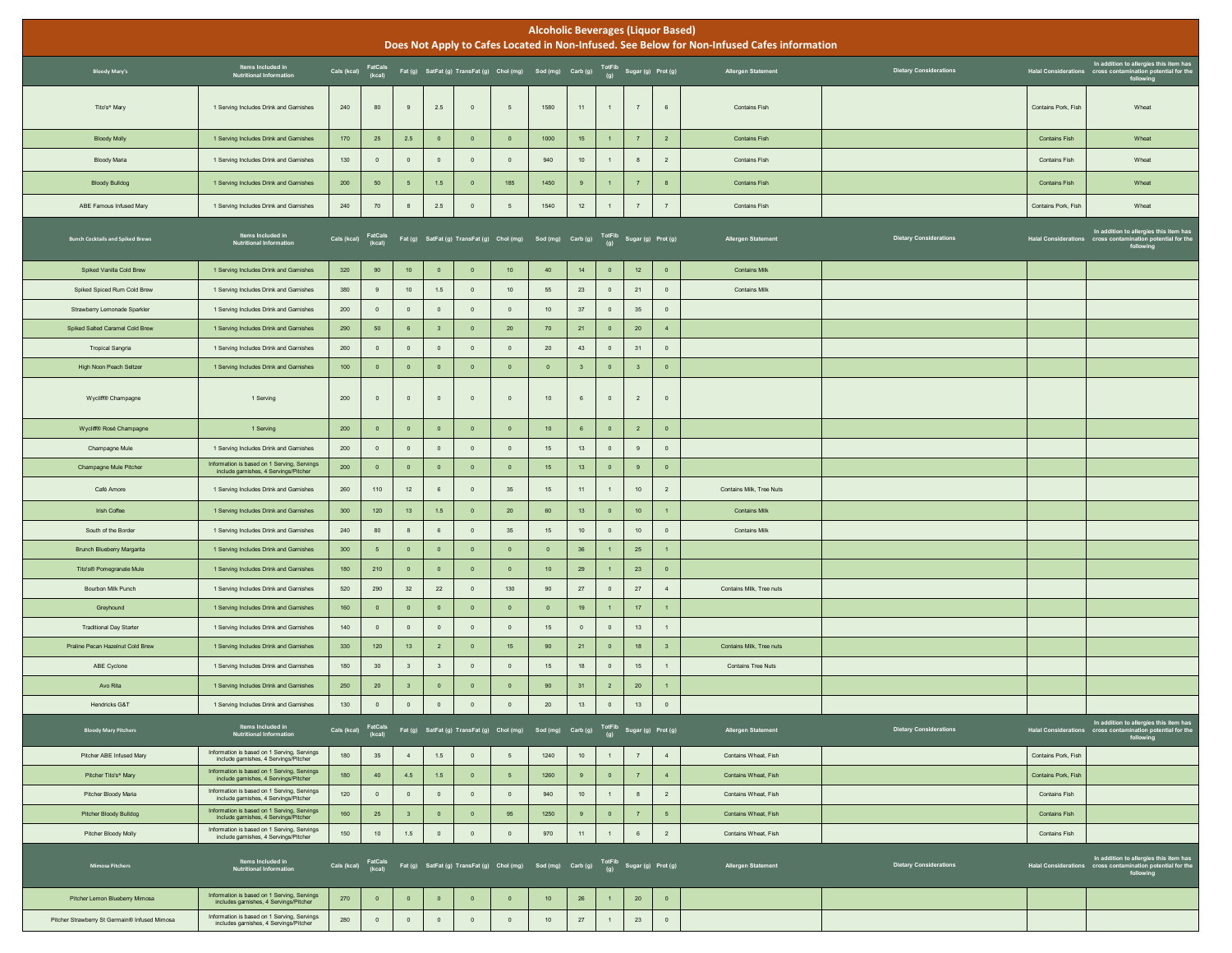| Pitcher Black Cherry Infused Mimosa                 | Information is based on 1 Serving, Servings<br>includes garnishes, 4 Servings/Pitcher | 270         | $\overline{0}$                   | $\overline{0}$            | $\mathbf 0$                   | $\overline{0}$                   | $\overline{0}$                                                                                      | 10                                      | 24       | $\pmb{\mathsf{0}}$     | $20\,$            | $\overline{0}$                   |                           |                               |                      |                                                                                                                   |
|-----------------------------------------------------|---------------------------------------------------------------------------------------|-------------|----------------------------------|---------------------------|-------------------------------|----------------------------------|-----------------------------------------------------------------------------------------------------|-----------------------------------------|----------|------------------------|-------------------|----------------------------------|---------------------------|-------------------------------|----------------------|-------------------------------------------------------------------------------------------------------------------|
| Pitcher Blackberry Vanilla Mimosa                   | Information is based on 1 Serving, Servings<br>includes garnishes, 4 Servings/Pitcher | 250         | $\overline{0}$                   | $\circ$                   | $\mathbf{0}$                  | $\overline{0}$                   | $\circ$                                                                                             | 15                                      | 16       | $\overline{1}$         | 11                | $\overline{0}$                   |                           |                               |                      |                                                                                                                   |
| Pitcher Simply Orange® Mimosa                       | Information is based on 1 Serving, Servings<br>includes garnishes, 4 Servings/Pitcher | 180         | $\overline{\mathbf{0}}$          | $\overline{\mathbf{0}}$   | $\mathbf 0$                   | $\mathbf{0}$                     | $\mathbf 0$                                                                                         | 10                                      | 13       | $\,$ 0                 | 8                 | $\overline{1}$                   |                           |                               |                      |                                                                                                                   |
| Simply Apple® Pie Mimosa                            | Information is based on 1 Serving, Servings<br>includes garnishes, 4 Servings/Pitcher | 190         | $\circ$                          | $\circ$                   | $\mathbb O$                   | $\mathbf 0$                      | $\mathbf 0$                                                                                         | $10$                                    | $14$     | $\mathsf 0$            | 10                | $\circ$                          |                           |                               |                      |                                                                                                                   |
| Pitcher Grand Mimosa                                | Information is based on 1 Serving, Servings<br>includes garnishes, 4 Servings/Pitcher | 190         | $\circ$                          | $\circ$                   | $\mathbb O$                   | $\overline{0}$                   | $\,$ 0 $\,$                                                                                         | $5\phantom{.0}$                         | 16       | $\mathbf{1}$           | 8                 | $\overline{1}$                   |                           |                               |                      |                                                                                                                   |
| Simply Cranberry® Cocktail Mimosa                   | Information is based on 1 Serving, Servings<br>includes garnishes, 4 Servings/Pitcher | 180         | $\overline{\mathbf{0}}$          | $\overline{0}$            | $\,$ 0                        | $\mathbf{0}$                     | $\mathbf 0$                                                                                         | 15                                      | 14       | $\mathbf 0$            | 10                | $\overline{\mathbf{0}}$          |                           |                               |                      |                                                                                                                   |
| Mimosas                                             | Items Included in<br>Nutritional Information                                          | Cals (kcal) | FatCals<br>(kcal)                |                           |                               |                                  | Fat (g) SatFat (g) TransFat (g) Chol (mg) Sod (mg) Carb (g)                                         |                                         |          |                        |                   | TotFib Sugar (g) Prot (g)        | <b>Allergen Statement</b> | <b>Dietary Considerations</b> |                      | In addition to allergies this item has<br>Halal Considerations cross contamination potential for the<br>following |
| Lemon Blueberry Mimosa                              | 1 Serving Includes Drink and Garnishes                                                | 270         | $\overline{\mathbf{0}}$          | $\mathbf 0$               | $\mathbf 0$                   | $\overline{0}$                   | $\mathbf 0$                                                                                         | 10                                      | 26       |                        | $20\,$            | $\circ$                          |                           |                               |                      |                                                                                                                   |
| Strawberry St Germain® Infused Mimosa               | 1 Serving Includes Drink and Garnishes                                                | 280         | $\overline{0}$                   | $\overline{0}$            | $\overline{0}$                | $\overline{0}$                   | $\overline{0}$                                                                                      | 10                                      | 27       | $\mathbf{1}$           | 23                | $\overline{0}$                   |                           |                               |                      |                                                                                                                   |
| Simply Orange® Mimosa                               | 1 Serving Includes Drink and Garnishes                                                | 180         | $\overline{\mathbf{0}}$          | $\overline{0}$            | $\mathbf 0$                   | $\mathbf{0}$                     | $\,$ 0                                                                                              | 10                                      | 13       | $\,$ 0                 | 8                 | $\overline{1}$                   |                           |                               |                      |                                                                                                                   |
| <b>Black Cherry Infused Mimosa</b>                  | 1 Serving, Servings includes garnishes                                                | 270         | $\circ$                          | $\mathbf 0$               | $\mathbb O$                   | $\overline{0}$                   | $\mathbf 0$                                                                                         | 10                                      | 24       | $\mathsf 0$            | $20\,$            | $\circ$                          |                           |                               |                      |                                                                                                                   |
| Blackberry Vanilla Mimosa                           | 1 Serving Includes Drink and Garnishes                                                | 250         | $\overline{0}$                   | $\mathbf 0$               | $\pmb{\mathsf{0}}$            | $\bullet$                        | $\mathbf 0$                                                                                         | $15\,$                                  | $16\,$   | $\overline{1}$         | 11                | $\overline{0}$                   |                           |                               |                      |                                                                                                                   |
| Simply Apple® Pie Mimosa                            | 1 Serving Includes Drink and Garnishes                                                | 190         | $\circ$                          | $\circ$                   | $\overline{0}$                | $\overline{0}$                   | $\overline{0}$                                                                                      | 10                                      | 14       | $\circ$                | $10$              | $\circ$                          |                           |                               |                      |                                                                                                                   |
| <b>Grand Mimosa</b>                                 | 1 Serving Includes Drink and Garnishes                                                | 190         | $\overline{\mathbf{0}}$          | $\mathbf 0$               | $\mathbf 0$                   | $\mathbf 0$                      | $\mathbf 0$                                                                                         | $5\phantom{.0}$                         | 16       | $\mathbf{1}$           | 8                 | $\overline{1}$                   |                           |                               |                      |                                                                                                                   |
| Simply Cranberry® Cocktail Mimosa                   | 1 Serving Includes Drink and Garnishes                                                | 180         | $\circ$                          | $\circ$                   | $\,$ 0                        | $\bf{0}$                         | $\,$ 0                                                                                              | 15                                      | 14       | $\mathbf 0$            | 10                | $\circ$                          |                           |                               |                      |                                                                                                                   |
|                                                     |                                                                                       |             |                                  |                           |                               |                                  |                                                                                                     | <b>Alcoholic Beverages (Wine-based)</b> |          |                        |                   |                                  |                           |                               |                      |                                                                                                                   |
| <b>Bloody Mary's</b>                                | Items Included in<br>Nutritional Information                                          | Cals (kcal) | FatCals<br>(kcal)                |                           |                               |                                  | Fat (g) SatFat (g) TransFat (g) Chol (mg) Sod (mg) Carb (g) TotFib Sugar (g) Prot (g)               |                                         |          |                        |                   |                                  | Allergen Statement        | <b>Dietary Considerations</b> |                      | In addition to allergies this item has<br>Halal Considerations cross contamination potential for the<br>following |
| Lemon Fennel Mary                                   | 1 Serving Includes Drink and Garnishes                                                | 100         | $\overline{\mathbf{0}}$          | $\overline{0}$            | $\,$ 0                        | $\mathbf{0}$                     | $\mathbf 0$                                                                                         | 940                                     | $\bf{9}$ | $\circ$                | 7                 |                                  | <b>Contains Fish</b>      |                               |                      |                                                                                                                   |
| ABE Infused Mary                                    | 1 Serving Includes Drink and Garnishes                                                | 200         | 70                               | 8                         | 2.5                           | $\overline{0}$                   | 5                                                                                                   | 1540                                    | 12       | $\overline{1}$         | $7\overline{ }$   | 7                                | Contains Fish             |                               | <b>Contains Pork</b> | Wheat                                                                                                             |
| <b>Cucumber Mary</b>                                | 1 Serving Includes Drink and Garnishes                                                | 190         | $\overline{0}$                   | $\overline{0}$            | $\overline{\mathbf{0}}$       | $\overline{0}$                   | $\overline{0}$                                                                                      | 1220                                    | 30       | $\mathbf{1}$           | 28                | $\overline{2}$                   | <b>Contains Fish</b>      |                               |                      |                                                                                                                   |
| Mimosas                                             | Items Included in<br>Nutritional Information                                          | Cals (kcal) | FatCals<br>(kcal)                |                           |                               |                                  | Fat (g) SatFat (g) TransFat (g) Chol (mg) Sod (mg) Carb (g) $\overline{f}$ OtFib Sugar (g) Prot (g) |                                         |          |                        |                   |                                  | <b>Allergen Statement</b> | <b>Dietary Considerations</b> |                      | In addition to allergies this item has<br>Halal Considerations cross contamination potential for the<br>following |
| Lemon Blueberry Mimosa                              | 1 Serving Includes Drink and Garnishes                                                | 260         | $\overline{0}$                   | $\overline{0}$            | $\mathbf 0$                   | $\overline{0}$                   | $\overline{0}$                                                                                      | 10                                      | 24       | -1                     | 19                | $\overline{0}$                   |                           |                               |                      |                                                                                                                   |
| Strawberry Nectar Infused Mimosa                    | 1 Serving Includes Drink and Garnishes                                                | 260         | $\circ$                          | $\mathbb O$               | $\,$ 0 $\,$                   | $\overline{0}$                   | $\circ$                                                                                             | $10$                                    | 28       | $\mathbf{1}$           | 23                | $\circ$                          |                           |                               |                      |                                                                                                                   |
| Simply Orange® Mimosa<br><b>Black Cherry Mimosa</b> | 1 Serving Includes Drink and Garnishes<br>1 Serving Includes Drink and Garnishes      | 180<br>260  | $\overline{0}$<br>$\overline{0}$ | $\overline{0}$<br>$\circ$ | $\mathbf 0$<br>$\overline{0}$ | $\overline{0}$<br>$\overline{0}$ | $\overline{0}$<br>$\circ$                                                                           | 10<br>10                                | 13<br>27 | $\mathbf 0$<br>$\circ$ | $\,$ 8 $\,$<br>22 | $\overline{1}$<br>$\overline{0}$ |                           |                               |                      |                                                                                                                   |
|                                                     |                                                                                       |             |                                  |                           |                               |                                  |                                                                                                     |                                         |          |                        |                   |                                  |                           |                               |                      |                                                                                                                   |
| Simply Apple® Pie Mimosa                            | 1 Serving Includes Drink and Garnishes                                                | 190         | $\overline{0}$                   | $\overline{0}$            | $\mathbf 0$                   | $\overline{0}$                   | $\mathbf 0$                                                                                         | 10                                      | 14       | $\overline{0}$         | 10 <sub>1</sub>   | $\overline{0}$                   |                           |                               |                      |                                                                                                                   |
| Simply Cranberry® Cocktail Mimosa                   | 1 Serving Includes Drink and Garnishes                                                | 180         | $\circ$                          | $\circ$                   | $\mathbf{0}$                  | $\overline{0}$                   | $\overline{0}$                                                                                      | 15                                      | 14       | $\overline{0}$         | 10                | $\overline{0}$                   |                           |                               |                      |                                                                                                                   |
| <b>Brunch Cocktails and Spiked Cold Brews</b>       | Items Included in<br>Nutritional Information                                          | Cals (kcal) | FatCals<br>(kcal)                |                           |                               |                                  | Fat (g) SatFat (g) TransFat (g) Chol (mg) Sod (mg) Carb (g) TotFib Sugar (g) Prot (g)               |                                         |          |                        |                   |                                  | Allergen Statement        | <b>Dietary Considerations</b> |                      | In addition to allergies this item has<br>Halal Considerations cross contamination potential for the<br>following |
| Spiked Vanilla Cold Brew                            | 1 Serving Includes Drink and Garnishes                                                | 360         | 80                               | 9                         | $\mathbf 0$                   | $\overline{0}$                   | $10\,$                                                                                              | 40                                      | 31       | $\mathbf 0$            | 27                | $\overline{0}$                   | <b>Contains Milk</b>      |                               |                      |                                                                                                                   |
| Spiked Spiced Rum Cold Brew                         | 1 Serving Includes Drink and Garnishes                                                | 320         | 90                               | 10 <sub>1</sub>           | $\mathbf 0$                   | $\circ$                          | 10                                                                                                  | 55                                      | 23       | $\mathsf 0$            | 21                | $\circ$                          | Contains Milk             |                               |                      |                                                                                                                   |
| Spiked Salted Caramel Cold Brew                     | 1 Serving Includes Drink and Garnishes                                                | 250         | 30 <sup>°</sup>                  | $\overline{\mathbf{3}}$   | 1                             | $\overline{0}$                   | 10                                                                                                  | 320                                     | 27       | $\overline{0}$         | 33                | 3 <sup>2</sup>                   | <b>Contains Milk</b>      |                               |                      |                                                                                                                   |
| <b>Tropical Sangria</b>                             | 1 Serving Includes Drink and Garnishes                                                | 290         | $20\,$                           | $2^{\circ}$               | $\overline{2}$                | $\overline{0}$                   | $\,$ 0 $\,$                                                                                         | $20\,$                                  | 43       | $\mathbf{1}$           | 39                | $\overline{1}$                   |                           |                               |                      |                                                                                                                   |
| Peach Bellini                                       | 1 Serving Includes Drink and Garnishes                                                | 240         | $\overline{0}$                   | $\overline{0}$            | $\mathbf 0$                   | $\bullet$                        | $\mathbf 0$                                                                                         | $10$                                    | 28       | $\overline{1}$         | 22                | $\overline{1}$                   |                           |                               |                      |                                                                                                                   |
| Brunch Old Fashioned                                | 1 Serving Includes Drink and Garnishes                                                | 330         | 70                               | 8                         | $2.5\,$                       | $\overline{0}$                   | $5\phantom{.0}$                                                                                     | 330                                     | 32       | $\overline{1}$         | 7                 | $6\phantom{.0}$                  |                           |                               |                      |                                                                                                                   |
| Wycliff® Champagne                                  | 1 Serving                                                                             | 200         | $\overline{0}$                   | $\overline{0}$            | $\mathbf 0$                   | $\mathbf 0$                      | $\mathbf 0$                                                                                         | 10                                      | $\,6\,$  | $\,$ 0                 | $\overline{2}$    | $\overline{0}$                   |                           |                               |                      |                                                                                                                   |
| <b>Pitchers Bloody Mary's</b>                       | Items Included in<br><b>Nutritional Information</b>                                   | Cals (kcal) | FatCals<br>(kcal)                |                           |                               |                                  | Fat (g) SatFat (g) TransFat (g) Chol (mg) Sod (mg) Carb (g) TotFib Sugar (g) Prot (g)               |                                         |          |                        |                   |                                  | Allergen Statement        | <b>Dietary Considerations</b> |                      | In addition to allergies this item has<br>Halal Considerations cross contamination potential for the<br>following |
|                                                     |                                                                                       |             |                                  |                           |                               |                                  |                                                                                                     |                                         |          |                        |                   |                                  |                           |                               |                      |                                                                                                                   |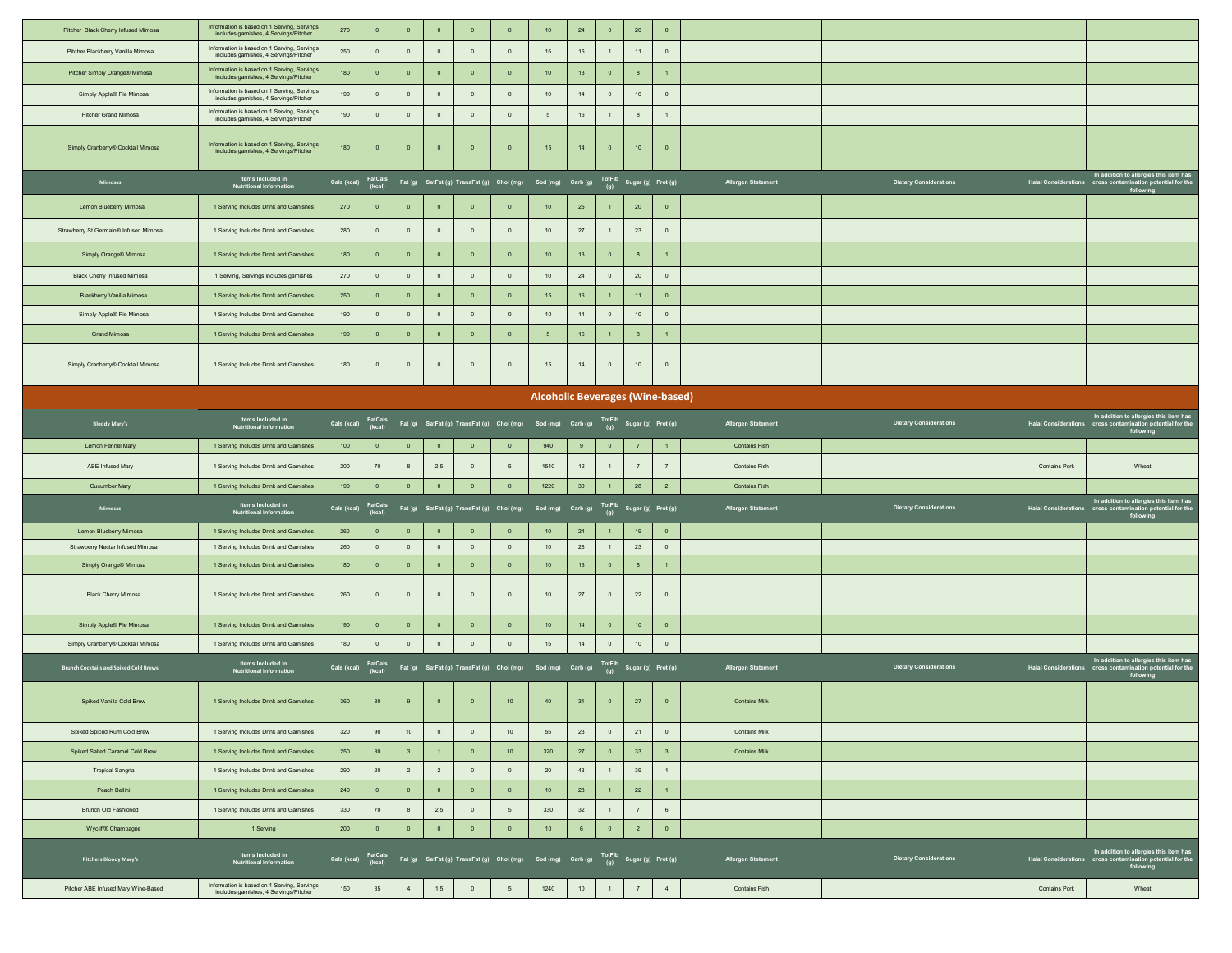| <b>Pitchers Mimosas</b>                                    | Items Included in<br>Nutritional Information                                          |             |                   |                         |                         |                | Cals (kcal) FatCals Fat (g) SatFat (g) TransFat (g) Chol (mg) Sod (mg) Carb (g) TotFib Sugar (g) Prot (g)          |                                                             |                 |                         |                 |                           | Allergen Statement                                  | <b>Dietary Considerations</b> |                                | In addition to allergies this item has<br>Halal Considerations cross contamination potential for the<br>following |
|------------------------------------------------------------|---------------------------------------------------------------------------------------|-------------|-------------------|-------------------------|-------------------------|----------------|--------------------------------------------------------------------------------------------------------------------|-------------------------------------------------------------|-----------------|-------------------------|-----------------|---------------------------|-----------------------------------------------------|-------------------------------|--------------------------------|-------------------------------------------------------------------------------------------------------------------|
| Lemon Blueberry Mimosa                                     | Information is based on 1 Serving, Servings<br>includes garnishes, 4 Servings/Pitcher | 260         | $\mathbf 0$       | $\mathbf 0$             | $\overline{\mathbf{0}}$ | $\mathbf{0}$   | $\circ$                                                                                                            | $101$                                                       | 24              | $\overline{1}$          | 19              | $\,$ 0 $\,$               |                                                     |                               |                                |                                                                                                                   |
| Pitcher Strawberry Nectar Infused Mimosa Wine-Based        | Information is based on 1 Serving, Servings<br>includes garnishes, 4 Servings/Pitcher | 260         | $\mathbf{0}$      | $\mathbf{0}$            | $\overline{0}$          | $\mathbf{0}$   | $\overline{0}$                                                                                                     | 10                                                          | ${\bf 28}$      |                         | 23              | $\overline{0}$            |                                                     |                               |                                |                                                                                                                   |
| Pitcher Infused Black Cherry Mimosa Wine-Based             | Information is based on 1 Serving, Servings<br>includes garnishes, 4 Servings/Pitcher | 260         | $\mathbf 0$       | $\mathbf 0$             | $\overline{\mathbf{0}}$ | $\circ$        | $\overline{0}$                                                                                                     | 10 <sup>10</sup>                                            | $27\,$          | $\,$ 0 $\,$             | 22              | $\overline{0}$            |                                                     |                               |                                |                                                                                                                   |
| Pitcher Simply Orange® Mimosa                              | Information is based on 1 Serving, Servings<br>includes garnishes, 4 Servings/Pitcher | 180         | $\mathbb O$       | $\mathbb O$             | $\circ$                 | $\mathbb O$    | $\circ$                                                                                                            | 10                                                          | 13              | $\circ$                 | 8               | $\overline{1}$            |                                                     |                               |                                |                                                                                                                   |
| Pitcher Apple® Pie Mimosa                                  | Information is based on 1 Serving, Servings<br>includes garnishes, 4 Servings/Pitcher | 190         | $\circ$           | $\mathbf 0$             | $\mathbf 0$             | $\mathbf 0$    | $\bullet$                                                                                                          | $101$                                                       | 14              | $\,$ 0 $\,$             | 10              | $\overline{0}$            |                                                     |                               |                                |                                                                                                                   |
| Pitcher Simply Cranberry® Cocktail Mimosa                  | Information is based on 1 Serving, Servings<br>includes garnishes, 4 Servings/Pitcher | 180         | $\circ$           | $\circ$                 | $\,$ 0 $\,$             | $\mathbf 0$    | $\,$ 0 $\,$                                                                                                        | $15\,$                                                      | $14\,$          | $\circ$                 | 10              | $\mathbf{0}$              |                                                     |                               |                                |                                                                                                                   |
|                                                            |                                                                                       |             |                   |                         |                         |                |                                                                                                                    |                                                             |                 |                         |                 |                           | <b>Alcoholic Beverages (Non-Infused Cafes ONLY)</b> |                               |                                |                                                                                                                   |
| <b>Bloody Mary's</b>                                       | Items Included in<br>Nutritional Information                                          | Cals (kcal) |                   |                         |                         |                | FatCals<br>(kcal) Fat (g) SatFat (g) TransFat (g) Chol (mg) Sod (mg) Carb (g) <sup>TotFib</sup> Sugar (g) Prot (g) |                                                             |                 |                         |                 |                           | Allergen Statement                                  | <b>Dietary Considerations</b> |                                | In addition to allergies this item has<br>Halal Considerations cross contamination potential for the<br>following |
| ABE Infused Mary (Non-Infused)                             | 1 Serving Includes Drink and Garnishes                                                | 240         | 70                | 8                       | $2.5\,$                 | $\mathbb O$    | 5                                                                                                                  | 1540                                                        | 12              | $\overline{1}$          | 7               | $\overline{7}$            | Contains Fish                                       |                               | Contains Pork                  | Wheat                                                                                                             |
| Mimosas                                                    | Items Included in<br>Nutritional Information                                          | Cals (kcal) | FatCals<br>(kcal) |                         |                         |                | Fat (g) SatFat (g) TransFat (g) Chol (mg) Sod (mg) Carb (g) $\frac{\text{TotFib}}{(g)}$ Sugar (g) Prot (g)         |                                                             |                 |                         |                 |                           | Allergen Statement                                  | <b>Dietary Considerations</b> | Halal Considerations cross con | In addition to allergies this item has<br>mination potential for the<br>following                                 |
| Lemon Blueberry Infused Mimosa                             | 1 Serving Includes Drink and Garnishes                                                | 270         | $\mathbf 0$       | $\,$ 0 $\,$             | $\bullet$               | $\overline{0}$ | $\overline{0}$                                                                                                     | $10\,$                                                      | 22              | $\mathbf{1}$            | 16              | $\overline{0}$            |                                                     |                               |                                |                                                                                                                   |
| Strawberry St. Germain® Infused Mimosa (Non-Infused)       | 1 Serving Includes Drink and Garnishes                                                | 270         | $\overline{0}$    | $\circ$                 | $\overline{0}$          | $\mathbb O$    | $\circ$                                                                                                            | 10                                                          | $25\,$          | $\overline{1}$          | 20              | $\overline{0}$            |                                                     |                               |                                |                                                                                                                   |
| <b>Black Cherry Infused Mimosa</b>                         | 1 Serving Includes Drink and Garnishes                                                | 270         | $\overline{0}$    | $\,$ 0 $\,$             | $\overline{\mathbf{0}}$ | $\overline{0}$ | $\overline{0}$                                                                                                     | $101$                                                       | ${\bf 24}$      | $\,$ 0 $\,$             | 20              | $\overline{0}$            |                                                     |                               |                                |                                                                                                                   |
| Simply Orange® Mimosa                                      | 1 Serving Includes Drink and Garnishes                                                | 180         | $\circ$           | $\circ$                 | $\overline{0}$          | $\circ$        | $\overline{0}$                                                                                                     | 10                                                          | 13              | $\circ$                 | 8               | $\overline{1}$            |                                                     |                               |                                |                                                                                                                   |
| Simply Apple® Pie Mimosa                                   | 1 Serving Includes Drink and Garnishes                                                | 190         | $\mathbf 0$       | $\mathbf 0$             | $\bullet$               | $\mathbf 0$    | $\bullet$                                                                                                          | $10\,$                                                      | 14              | $\,$ 0 $\,$             | 10 <sub>1</sub> | $\,$ 0 $\,$               |                                                     |                               |                                |                                                                                                                   |
| Simply Cranberry® Cocktail Mimosa                          | 1 Serving Includes Drink and Garnishes                                                | 180         | $\mathbb O$       | $\mathsf{o}$            | $\overline{0}$          | $\mathbf{0}$   | $\circ$                                                                                                            | $15\,$                                                      | $14\,$          | $\,$ 0 $\,$             | 10              | $\,$ 0 $\,$               |                                                     |                               |                                |                                                                                                                   |
| <b>Brunch Cocktails and Spiked Cold Brews</b>              | Items Included in<br>Nutritional Information                                          | Cals (kcal) | FatCals<br>(kcal) |                         |                         |                | Fat (g) SatFat (g) TransFat (g) Chol (mg) Sod (mg) Carb (g) $\frac{\text{TotFib}}{(g)}$ Sugar (g) Prot (g)         |                                                             |                 |                         |                 |                           | Allergen Statement                                  | <b>Dietary Considerations</b> |                                | In addition to allergies this item has<br>Halal Considerations cross contamination potential for the<br>following |
| Spiked Vanilla Cold Brew Liquor                            | 1 Serving Includes Drink and Garnishes                                                | 320         | 90                | $101$                   | $\,$ 0 $\,$             | $\mathbf 0$    | $10$                                                                                                               | $40\,$                                                      | 14              | $\mathbf 0$             | 12              | $\,$ 0 $\,$               | <b>Contains Milk</b>                                |                               |                                |                                                                                                                   |
| Spiked Spiced Rum Cold Brew Liquor                         | 1 Serving Includes Drink and Garnishes                                                | 380         | 90                | 10 <sub>1</sub>         | $1.5$                   | $\mathbf 0$    | $10$                                                                                                               | 55                                                          | 23              | $\overline{0}$          | 21              | $\,$ 0 $\,$               | Contains Milk                                       |                               |                                |                                                                                                                   |
| Sniked Salted Caramel Cold Brew                            | 1 Serving Includes Drink and Garnishes                                                | 300         | 50                | 6 <sup>1</sup>          | $\overline{\mathbf{3}}$ | $\Omega$       | 20                                                                                                                 | 340                                                         | 37              | $\circ$                 | 32              | $\overline{4}$            | <b>Contains Milk</b>                                |                               |                                |                                                                                                                   |
| <b>Tropical Sangria</b>                                    | 1 Serving Includes Drink and Garnishes                                                | 220         | $\circ$           | $\mathsf{o}$            | $\overline{0}$          | $\circ$        | $\overline{0}$                                                                                                     | 15                                                          | 41              | $\circ$                 | 32              | $\overline{0}$            |                                                     |                               |                                |                                                                                                                   |
| Wycliff® Champagne                                         | 1 Serving                                                                             | 200         | $\mathbf 0$       | $\mathbf 0$             | $\overline{\mathbf{0}}$ | $\mathbf 0$    | $\overline{0}$                                                                                                     | $101$                                                       | $\,6\,$         | $\,$ 0 $\,$             | $\sqrt{2}$      | $\mathbf 0$               |                                                     |                               |                                |                                                                                                                   |
| <b>Bloody Mary's Pitchers</b>                              | Items Included in<br>Nutritional Informatio                                           | Cals (kcal) | FatCals<br>(kcal) |                         |                         |                | Fat (g) SatFat (g) TransFat (g) Chol (mg)                                                                          | Sod (mg) $Carb(g)$ $\overline{I}$ ot Fib Sugar (g) Prot (g) |                 |                         |                 |                           | Allergen Statement                                  | Dietary Considerations        |                                | In addition to allergies this item has<br>Halal Considerations cross contamination potential for the<br>following |
| Pitcher ABE Infused Mary                                   | Information is based on 1 Serving, Servings<br>includes garnishes, 4 Servings/Pitcher | 180         | 35                | $\overline{4}$          | 1.5                     | $\overline{0}$ | 5 <sup>5</sup>                                                                                                     | 1240                                                        | 10              | $\overline{1}$          | 7               | $\overline{4}$            | <b>Contains Fish</b>                                |                               | <b>Contains Pork</b>           | Wheat                                                                                                             |
| Pitcher Cucumber Mary Liquor                               | Information is based on 1 Serving, Servings<br>includes garnishes, 4 Servings/Pitcher | 130         | $\overline{0}$    | $\overline{0}$          | $\overline{0}$          | $\circ$        | $\circ$                                                                                                            | 1080                                                        | 11 <sub>1</sub> | $\overline{0}$          | 7               | $\overline{2}$            | <b>Contains Fish</b>                                |                               |                                |                                                                                                                   |
| <b>Mimosas Pitchers</b>                                    | Items Included in<br>Nutritional Information                                          | Cals (kcal) | FatCals<br>(kcal) |                         |                         |                | Fat (g) SatFat (g) TransFat (g) Chol (mg) Sod (mg) Carb (g)                                                        |                                                             |                 |                         |                 | TotFib Sugar (g) Prot (g) | Allergen Statement                                  | <b>Dietary Considerations</b> |                                | In addition to allergies this item has<br>Halal Considerations cross contamination potential for the<br>following |
| Pitcher Lemon Blueberry Infused Mimosa                     | Information is based on 1 Serving, Servings<br>includes garnishes, 4 Servings/Pitcher | 270         | $\mathbf 0$       | $\,$ 0 $\,$             | $\bullet$               | $\mathbf 0$    | $\overline{0}$                                                                                                     | $10\,$                                                      | 22              | $\mathbf{1}$            | 16              | $\,$ 0 $\,$               |                                                     |                               |                                |                                                                                                                   |
| Pitcher Infused Strawberry St. Germain® Mimosa Non-Infused | Information is based on 1 Serving, Servings<br>includes garnishes, 4 Servings/Pitcher | 270         | $\circ$           | $\circ$                 | $\circ$                 | $\overline{0}$ | $\overline{0}$                                                                                                     | 10                                                          | 25              | 1                       | 20              | $\circ$                   |                                                     |                               |                                |                                                                                                                   |
| Pitcher Black Cherry Infused Mimosa                        | Information is based on 1 Serving, Servings<br>includes garnishes, 4 Servings/Pitcher | 270         | $\overline{0}$    | $\overline{\mathbf{0}}$ | $\overline{0}$          | $\,$ 0 $\,$    | $\overline{0}$                                                                                                     | $10\,$                                                      | 24              | $\overline{\mathbf{0}}$ | 20              | $\,$ 0 $\,$               |                                                     |                               |                                |                                                                                                                   |
| Pitcher Simply Cranberry® Cocktail Mimosa                  | Information is based on 1 Serving, Servings<br>includes garnishes, 4 Servings/Pitcher | 180         | $\mathbb O$       | $\mathbb O$             | $\mathbf 0$             | $\mathbb O$    | $\circ$                                                                                                            | 15                                                          | 14              | $\,$ 0 $\,$             | 10              | $\,$ 0 $\,$               |                                                     |                               |                                |                                                                                                                   |
| Pitcher Simply Orange® Mimosa                              | Information is based on 1 Serving, Servings<br>includes garnishes, 4 Servings/Pitcher | 180         | $\overline{0}$    | $\mathbf 0$             | $\mathbf 0$             | $\mathbf 0$    | $\overline{0}$                                                                                                     | 10                                                          | 13              | $\,$ 0                  | 8               | $\overline{1}$            |                                                     |                               |                                |                                                                                                                   |
| Pitcher Simply Apple® Pie Mimosa                           | Information is based on 1 Serving, Servings<br>includes garnishes, 4 Servings/Pitcher | 190         | $\mathbb O$       | $\,$ 0 $\,$             | $\circ$                 | $\mathbb O$    | $\mathbb O$                                                                                                        | 10                                                          | 14              | $\,$ 0 $\,$             | 10              | $\mathbb O$               |                                                     |                               |                                |                                                                                                                   |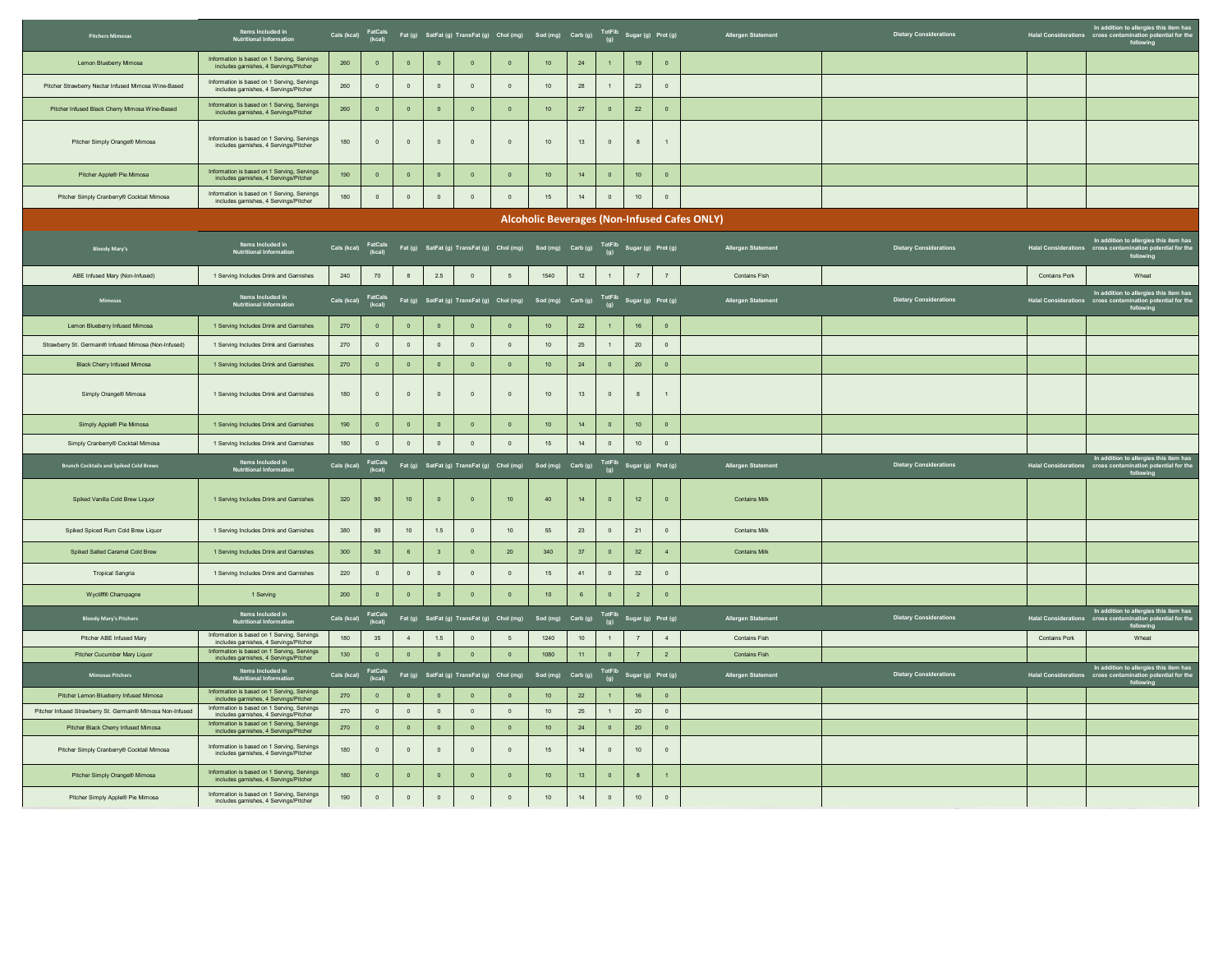

|                                                                             |                                                                                                |              |                   |            |                 |                               |                                                                                                                          |                   |             |                         |                           |                    | Savory Selections Catering (Approximately 10 Servings per Platter)                                                                                                                                                                                                                                                            |                                                                                                                                                                              |                                      |                                                                                                                   |
|-----------------------------------------------------------------------------|------------------------------------------------------------------------------------------------|--------------|-------------------|------------|-----------------|-------------------------------|--------------------------------------------------------------------------------------------------------------------------|-------------------|-------------|-------------------------|---------------------------|--------------------|-------------------------------------------------------------------------------------------------------------------------------------------------------------------------------------------------------------------------------------------------------------------------------------------------------------------------------|------------------------------------------------------------------------------------------------------------------------------------------------------------------------------|--------------------------------------|-------------------------------------------------------------------------------------------------------------------|
| <b>Menu Selection</b>                                                       | Items Included in<br><b>Nutritional Information</b>                                            | Cals (kcal)  | FatCals<br>(kcal) |            |                 |                               | Fat (g) SatFat (g) TransFat (g) Chol (mg) Sod (mg) Carb (g) TotFib Sugar (g) Prot (g)                                    |                   |             |                         |                           |                    | <b>Allergen Statement</b>                                                                                                                                                                                                                                                                                                     | <b>Dietary Considerations</b>                                                                                                                                                |                                      | In addition to allergies this item has<br>Halal Considerations cross contamination potential for the<br>following |
| Southwest Scramble Catering                                                 | Nutritional Information is for Entire Platter<br>Includes Salsa, Guacamole and Flour Tortillas | 4740         | 2470              | 309        | 105             | $\overline{0}$                | 4265                                                                                                                     | 7710              | 356         | $25\phantom{.0}$        | 49                        | 225                | Contains Egg, Fish, Milk, Soy, Wheat                                                                                                                                                                                                                                                                                          | May be Gluten-Friendly if flour tortillas are omitted.                                                                                                                       | <b>Contains Pork</b>                 | Shellfish                                                                                                         |
| Supreme Scramble Catering                                                   | Nutritional Information is for Entire Platter                                                  | 4040         | 2820              | 348        | 122             | 1.5                           | 4505                                                                                                                     | 6610              | 37          | $\overline{\mathbf{3}}$ | 14                        | 257                | Contains Egg, Milk, Soy                                                                                                                                                                                                                                                                                                       | Vegetarian/Lacto-ovo Friendly, Gluten-Friendly.                                                                                                                              | <b>Contains Pork</b>                 | Fish Shellfish Wheat                                                                                              |
| Skinny Scrambler Catering                                                   | Nutritional Information is for Entire Platter                                                  | 1920         | 800               | 123        | 39              | $\overline{0}$                | 140                                                                                                                      | 3550              | 87          | 23                      | 23                        | 172                | Contains Egg, Milk                                                                                                                                                                                                                                                                                                            | Vegetarian/Lacto-ovo Friendly, Gluten-Friendly.                                                                                                                              |                                      | Fish, Shellfish, Wheat, Sov                                                                                       |
|                                                                             |                                                                                                |              |                   |            |                 |                               |                                                                                                                          |                   |             |                         |                           |                    | Meats Catering (Approximately 10 Servings per Platter)                                                                                                                                                                                                                                                                        |                                                                                                                                                                              |                                      |                                                                                                                   |
| <b>Menu Selection</b>                                                       | Items Included in<br><b>Nutritional Information</b>                                            | Cals (kcal)  | FatCals<br>(kcal) |            |                 |                               | Fat (g) SatFat (g) TransFat (g) Chol (mg) Sod (mg) Carb (g)                                                              |                   |             |                         | TotFib Sugar (g) Prot (g) |                    | Allergen Statement                                                                                                                                                                                                                                                                                                            | <b>Dietary Considerations</b>                                                                                                                                                | Halal Considerations cross contamina | In addition to allergies this item has<br>on potential for the<br>following                                       |
| Bacon, Baked Side Catering                                                  | Nutritional Information is for Entire Platter                                                  | 2270         | 1720              | 191        | 66              | $\overline{0}$                | 155                                                                                                                      | 5550              | 15          | $\mathbf{0}$            | $\,6\,$                   | 124                |                                                                                                                                                                                                                                                                                                                               |                                                                                                                                                                              | <b>Contains Pork</b>                 | Wheat                                                                                                             |
| Breakfast Ham, Side Catering                                                | Nutritional Information is for Entire Platter                                                  | 1280         | 570               | 64         | 21              | $\mathbb O$                   | 640                                                                                                                      | 13180             | $\circ$     | $\mathbb O$             | $\overline{0}$            | 191                |                                                                                                                                                                                                                                                                                                                               |                                                                                                                                                                              | <b>Contains Pork</b>                 | Soy, Wheat, Fish, Shellfish, Tree Nuts,<br>Egg, Milk                                                              |
| Maple Apple Chicken Sausage, Catering                                       | Nutritional Information is for Entire Platter                                                  | 1000         | 580               | 75         | 25              | $\overline{0}$                | 498                                                                                                                      | 4500              | 25          |                         | 25                        | 30                 | <b>Contains Sov</b>                                                                                                                                                                                                                                                                                                           |                                                                                                                                                                              |                                      | Soy, Wheat, Fish, Shellfish, Tree Nuts,<br>Egg, Milk                                                              |
| Sweet and Savory Sausage Catering                                           | Nutritional Information is for Entire Platter                                                  | 2530         | 1770              | 197        | 74              | $\overline{0}$                | 655                                                                                                                      | 7700              | 48          | $\mathbf{0}$            | 28                        | 143                | <b>Contains Soy</b>                                                                                                                                                                                                                                                                                                           |                                                                                                                                                                              | <b>Contains Pork</b>                 | Soy, Wheat, Fish, Shellfish, Tree Nuts,<br>Egg, Milk                                                              |
| Andouille Sausage Side Catering                                             | Nutritional Information is for Entire Platter                                                  | 1520         | 1220              | 136        | 48              | $\overline{0}$                | 300                                                                                                                      | 4960              | 16          | $\overline{4}$          | $\overline{\mathbf{8}}$   | 64                 | <b>Contains Soy</b>                                                                                                                                                                                                                                                                                                           |                                                                                                                                                                              | <b>Contains Pork</b>                 | Soy, Wheat, Fish, Shellfish, Tree Nuts,<br>Egg, Milk                                                              |
|                                                                             |                                                                                                |              |                   |            |                 |                               |                                                                                                                          |                   |             |                         |                           |                    | Sweet Temptations Catering (Approximately 10 Servings per Platter)                                                                                                                                                                                                                                                            |                                                                                                                                                                              |                                      |                                                                                                                   |
| <b>Menu Selection</b>                                                       | Items Included in<br>Nutritional Information                                                   |              |                   |            |                 |                               | Cals (kcal) FatCals Fat (g) SatFat (g) TransFat (g) Chol (mg) Sod (mg) Carb (g) TotFib Sugar (g) Prot (g)                |                   |             |                         |                           |                    | Allergen Statement                                                                                                                                                                                                                                                                                                            | <b>Dietary Considerations</b>                                                                                                                                                | Halal Considerations cross cont      | In addition to allergies this item has<br>ion potential for the<br>following                                      |
| Strawberry Poundcake French Toast Catering                                  | Nutritional Information is for Entire Platter                                                  | 5800         | 2200              | 245        | 96              | $\mathbf{0}$                  | 3000                                                                                                                     | 4500              | 770         |                         | 370                       | 100                | Contains Egg, Milk, Soy, Tree Nuts, Wheat                                                                                                                                                                                                                                                                                     | /egetarian/Lacto-ovo Friendly if meat option is omitted. May be Gluten-Friendly<br>by substituting GF pancake batter. Can be Tree Nut allergy free if pecans are<br>omitted. |                                      | Fish, Shellfish                                                                                                   |
| French Toast Catering                                                       | Nutritional Information is for Entire Platter                                                  | 4510         | 1490              | 166        | 48              | $\overline{0}$                | 2215                                                                                                                     | 6330              | 593         | 19                      | 212                       | 161                | Contains Egg, Milk, Soy, Wheat                                                                                                                                                                                                                                                                                                | Vegetarian/Lacto-ovo Friendly                                                                                                                                                |                                      | Fish Shellfish Tree Nuts                                                                                          |
| <b>Buttermilk Pancakes Catering</b>                                         | Nutritional Information is for Entire Platter                                                  | 2390         | 270               | 30         | $5\phantom{.0}$ | $\overline{0}$                | 10                                                                                                                       | 7620              | 473         | 38                      | 189                       | 87                 | Contains Egg, Milk, Soy, Wheat                                                                                                                                                                                                                                                                                                | Vegetarian/Lacto-ovo Friendly.                                                                                                                                               |                                      | <b>Fish Shellfish Tree Nuts</b>                                                                                   |
|                                                                             |                                                                                                |              |                   |            |                 |                               |                                                                                                                          |                   |             |                         |                           |                    |                                                                                                                                                                                                                                                                                                                               |                                                                                                                                                                              |                                      |                                                                                                                   |
| Gluten Free Pancakes Catering                                               | Nutritional Information is for Entire Platter                                                  | 2340         | 410               | 45         | 8               | $\mathbf 0$                   | $5\overline{5}$                                                                                                          | 7360              | 440         | 45                      | 183                       | 82                 | Contains Milk, Soy                                                                                                                                                                                                                                                                                                            | Vegetarian/Lacto-ovo Friendly, Gluten-Friendly.                                                                                                                              |                                      | Fish, Shellfish, Tree Nuts, Wheat                                                                                 |
|                                                                             |                                                                                                |              |                   |            |                 |                               |                                                                                                                          |                   |             |                         |                           |                    | Salads & Sandwiches Catering (Approximately 10 Servings per Platter)                                                                                                                                                                                                                                                          |                                                                                                                                                                              |                                      |                                                                                                                   |
| <b>Menu Selection</b>                                                       | Items Included in<br><b>Nutritional Information</b>                                            | Cals (kcal)  | FatCals<br>(kcal) |            |                 |                               | Fat (g) SatFat (g) TransFat (g) Chol (mg) Sod (mg) Carb (g)                                                              |                   |             | <b>TotFib</b><br>(q)    |                           | Sugar (g) Prot (g) | <b>Allergen Statement</b>                                                                                                                                                                                                                                                                                                     | <b>Dietary Considerations</b>                                                                                                                                                |                                      | In addition to allergies this item has<br>Halal Considerations cross contamination potential for the<br>following |
| Sonoma Club Catering White Bread                                            | Nutritional Information is for Entire Platter                                                  | 4060         | 2240              | 271        | 86              | $\overline{0}$                | 515                                                                                                                      | 12040             | 235         | 32                      | 31                        | 231                | Contains Milk, Soy, Wheat                                                                                                                                                                                                                                                                                                     |                                                                                                                                                                              | <b>Contains Pork</b>                 | Fish, Shellfish, Tree Nuts, Egg                                                                                   |
| Sonoma Club Catering Multi Grain                                            | Nutritional Information is for Entire Platter                                                  | 4560         | 2240              | 271        | 81              | $\overline{0}$                | 515                                                                                                                      | 12740             | 345         | 47                      | 61                        | 256                | Contains Milk, Soy, Wheat                                                                                                                                                                                                                                                                                                     |                                                                                                                                                                              | Contains Pork                        | Fish, Shellfish, Tree Nuts, Egg                                                                                   |
| Bacon Lovers BLT&A Catering                                                 | Nutritional Information is for Entire Platter                                                  | 5480         | 3280              | 386        | 114             | $\overline{0}$                | 325                                                                                                                      | 9870              | 343         | 43                      | 60                        | 229                | Contains Egg, Milk, Soy, Wheat                                                                                                                                                                                                                                                                                                |                                                                                                                                                                              | <b>Contains Pork</b>                 | Fish, Shellfish, Tree Nuts                                                                                        |
| Southwest Chop Salad Catering                                               | Nutritional Information is for Entire Platter                                                  | 4450         | 2890              | 325        | 86              | $\mathbb O$                   | 615                                                                                                                      | 8900              | 207         | 58                      | 42                        | 184                | Contains Egg, Milk, Soy, Wheat                                                                                                                                                                                                                                                                                                | /egetarian/Lacto-ovo Friendly if Turkey and Bacon are omitted. Gluten-Friendly<br>if tortilla strips are omitted.                                                            | Contains Pork                        | Fish, Shellfish, Tree Nuts                                                                                        |
|                                                                             | Items Included in                                                                              |              |                   |            |                 |                               |                                                                                                                          |                   |             |                         |                           |                    | Brunch Specialties Catering (Approximately 10 Servings per Platter)                                                                                                                                                                                                                                                           |                                                                                                                                                                              |                                      | In addition to allergies this item has                                                                            |
| <b>Menu Selection</b>                                                       | <b>Nutritional Information</b>                                                                 | Cals (kcal)  | FatCals<br>(kcal) |            |                 |                               | Fat (g) SatFat (g) TransFat (g) Chol (mg)                                                                                | Sod (mg) Carb (g) |             | TotFib<br>(g)           |                           | Sugar (g) Prot (g) | Allergen Statement                                                                                                                                                                                                                                                                                                            | <b>Dietary Considerations</b>                                                                                                                                                | Halal Considerations cross contamina | on potential for the                                                                                              |
| Shrimp n Grits Catering                                                     | Nutritional Information is for Entire Platter                                                  | 6860         | 4940              | 584        | 285             | $\overline{0}$                | 2215                                                                                                                     | 16390             | 264         | 22                      | 50                        | 242                | Contains Egg, Fish, Milk, Shellfish, Soy, Wheat                                                                                                                                                                                                                                                                               |                                                                                                                                                                              | <b>Contains Pork</b>                 | <b>Tree Nuts</b>                                                                                                  |
| Louisiana Crawfish Skillet (catering)                                       | Nutritional Information is for Entire Platter                                                  | 6310         | 3670              | 443        | 113             | $\mathbf{0}$                  | 1540                                                                                                                     | 11050             | 431         | 10                      | 39                        | 231                | Contains Egg, Milk, Shellfish, Soy, Wheat                                                                                                                                                                                                                                                                                     | May be Dairy-Friendly if cheese is omitted.                                                                                                                                  | <b>Contains Pork</b>                 | Fish, Tree Nuts                                                                                                   |
| Salmon Power Bowl Catering                                                  | Nutritional Information is for Entire Platter                                                  | 7090         | 3640              | 538        | 84              | $\mathbf{0}$                  | 350                                                                                                                      | 13110             | 544         | 94                      | 123                       | 343                | Contains Soy, Tree Nuts, Wheat, Fish                                                                                                                                                                                                                                                                                          | Vegetarian/Lacto-ovo Friendly.                                                                                                                                               |                                      | Shellfish, Egg, Milk                                                                                              |
| Granola Fruit and Quinoa Catering                                           | Nutritional Information is for Entire Platter<br>Nutritional Information is for Entire Platter | 9320<br>2850 | 4750<br>950       | 528<br>106 | 209             | $\mathbb O$<br>$\overline{0}$ | 35<br>340                                                                                                                | 4070<br>8430      | 1017<br>287 | 93                      | 428<br>8                  | 140<br>151         | Contains Soy, Tree Nuts, Wheat<br>Contains Milk, Wheat, Egg, Fish                                                                                                                                                                                                                                                             |                                                                                                                                                                              |                                      |                                                                                                                   |
| Lox & Bagels Catering                                                       |                                                                                                |              |                   |            | 64              |                               |                                                                                                                          |                   |             | 11                      |                           |                    | <b>Classics Catering (Approximately 10 Servings per Platter)</b>                                                                                                                                                                                                                                                              |                                                                                                                                                                              |                                      |                                                                                                                   |
| <b>Menu Selection</b>                                                       | Items Included in<br><b>Nutritional Information</b>                                            |              |                   |            |                 |                               | Cals (kcal) FatCals<br>Cals (kcal) Fat (g) SatFat (g) TransFat (g) Chol (mg) Sod (mg) Carb (g) TotFib Sugar (g) Prot (g) |                   |             |                         |                           |                    | <b>Allergen Statement</b>                                                                                                                                                                                                                                                                                                     | <b>Dietary Considerations</b>                                                                                                                                                |                                      | following                                                                                                         |
| <b>Scrambled Eggs Catering</b>                                              | Nutritional Information is for Entire Platter                                                  | 2080         | 1430              | 193        | 55              | $\overline{0}$                | 4145                                                                                                                     | 2020              | 8           | $\overline{0}$          | $\overline{\mathbf{3}}$   | 140                | Contains Egg, Soy                                                                                                                                                                                                                                                                                                             | Vegetarian/Lacto-ovo Friendly.                                                                                                                                               |                                      | Milk. Fish, Shellfish, Wheat, Tree Nuts                                                                           |
| Scrambled Egg with Cheese Catering                                          | Nutritional Information is for Entire Platter                                                  | 3180         | 2240              | 283        | 115             | $\overline{0}$                | 4445                                                                                                                     | 3820              | 18          | $\overline{0}$          | 3                         | 210                | Contains Egg. Milk, Soy                                                                                                                                                                                                                                                                                                       | Vegetarian/Lacto-ovo Friendly.                                                                                                                                               |                                      | Fish, Shellfish, Wheat, Tree Nuts                                                                                 |
| Make it a Scrambler Catering Low Range                                      | Nutritional Information is for Entire Platter                                                  | 1840         | 1250              | 174        | 50              | $\bullet$                     | 3125                                                                                                                     | 2030              | 20          | 8                       | $-4$                      | 120                | UIT UITURO UI IIINIGUIGIRO IVIGI<br>Egg, Fish, Milk, Peanut, Shellfish, Soy, Tree Nuts,<br><b>CONTRACTOR</b> CONTRACTOR IN THE RESIDENCE OF A REGISTERED OF A REGISTERED OF A REGISTERED OF A REGISTERED OF A REGISTERED OF A REGISTERED OF A REGISTERED OF A REGISTERED OF A REGISTERED OF A REGISTERED OF A REGISTERED OF A |                                                                                                                                                                              | <b>Could Contain Pork</b>            |                                                                                                                   |
| Make it a Scrambler Catering High Range                                     | Nutritional Information is for Entire Platter                                                  | 4900         | 3540              | 428        | 157             | $\overline{0}$                | 3985                                                                                                                     | 10350             | 22          | $\overline{0}$          | $6\overline{6}$           | 309                | Egg, Fish, Milk, Peanut, Shellfish, Soy, Tree Nuts,<br><del>ig on Crioice'ól'ingleaients iviay Contair</del>                                                                                                                                                                                                                  |                                                                                                                                                                              |                                      |                                                                                                                   |
| Potato Sensations Catering Low Range                                        | Nutritional Information is for Entire Platter                                                  | 2240         | 1270              | 176        | 34              | $\overline{0}$                | 35                                                                                                                       | 3040              | 207         | 8                       | 10                        | 42                 | Egg, Fish, Milk, Peanut, Shellfish, Soy, Tree Nuts,<br><del>uepenamy on Cnoice'8/1ngleaients way Contain</del>                                                                                                                                                                                                                |                                                                                                                                                                              |                                      |                                                                                                                   |
| Potato Sensations Catering High Range<br><b>Biscuits and Gravy Catering</b> | Nutritional Information is for Entire Platter<br>Nutritional Information is for Entire Platter | 5310<br>5790 | 3560<br>2670      | 430<br>297 | 141<br>173      | $\circ$<br>$\mathbf 0$        | 890<br>330                                                                                                               | 11360<br>20470    | 209<br>583  | $\overline{0}$<br>11    | 13<br>92                  | 231<br>177         | Egg, Fish, Milk, Peanut, Shellfish, Soy, Tree Nuts,<br>Contains Egg, Milk, Soy, Wheat                                                                                                                                                                                                                                         |                                                                                                                                                                              | <b>Contains Pork</b>                 | Fish, Shellfish, Tree Nuts                                                                                        |